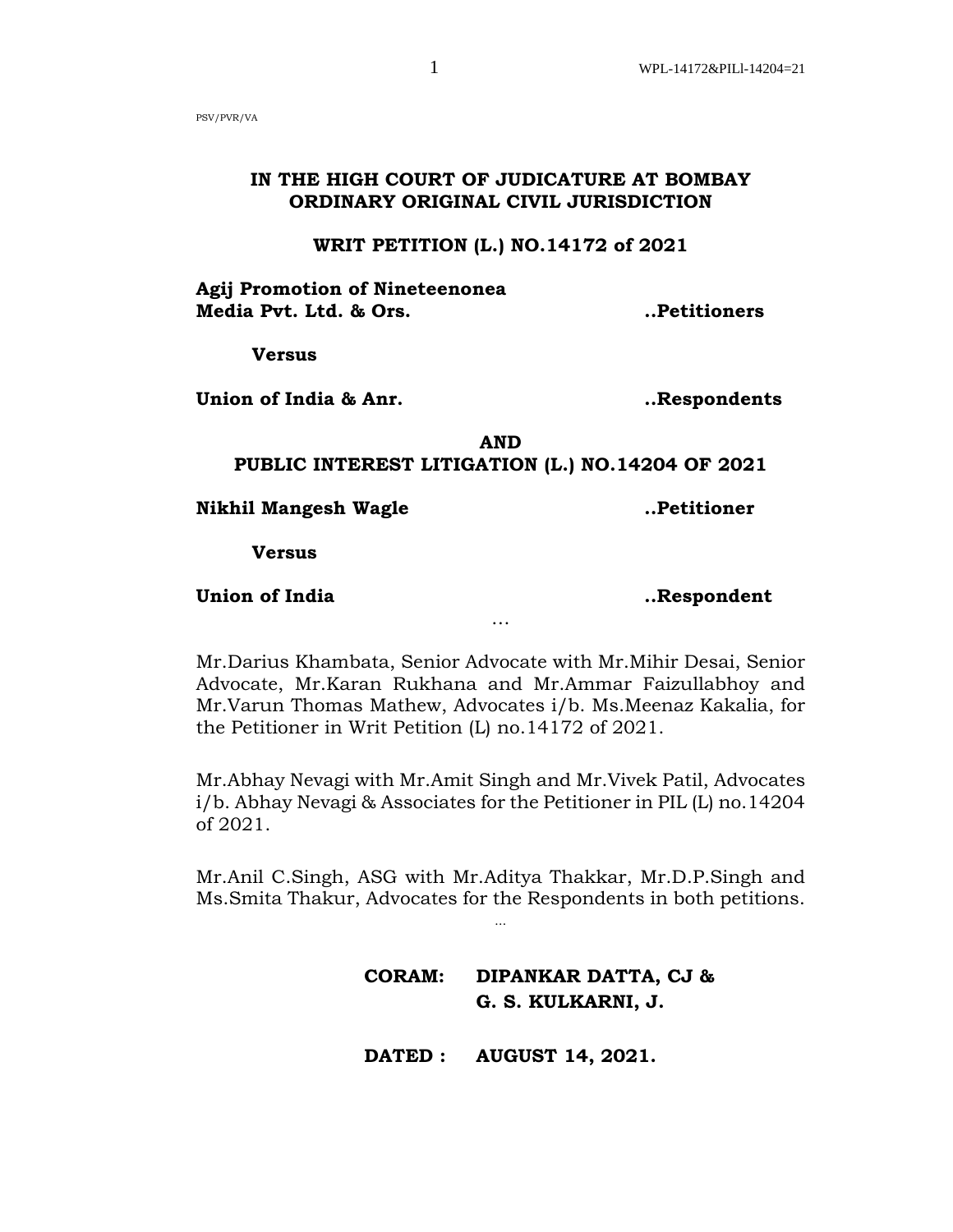1. These two petitions mount a challenge to the Information Technology (Intermediary Guidelines and Digital Media Ethics Code) Rules, 2021 (for short "the 2021 Rules"), on the ground that they are *ultra vires* the Information Technology Act, 2000 (for short "the IT Act") and the provisions of Articles 14, 19(1)(a) and 19(1)(g) of the Constitution.

2. Writ Petition (L) no.14172 of 2021 (for short "the first petition") is filed by petitioner no.1 company which owns and operates a digital news web portal known as "The Leaflet". It is stated that Leaflet was started in the year 2018, which has published articles, opinion pieces and reportage pertaining to various social and political issues, including news and current affairs related content. It offers a platform to eminent personalities, renowned journalists, academics, social workers and common citizens to express their views.

3. PIL (L) no.14204 of 2021 (for short "the second petition") is a Public Interest Litigation filed by Shri.Nikhil Mangesh Wagle who is stated to be in the field of journalism since the year 1977. It is stated that he is also part of the print media being the editor of newspaper "Mahanagar". He has also worked as the editor of news channels "IBN Lokmat" and "Maharashtra-1". He has hosted talk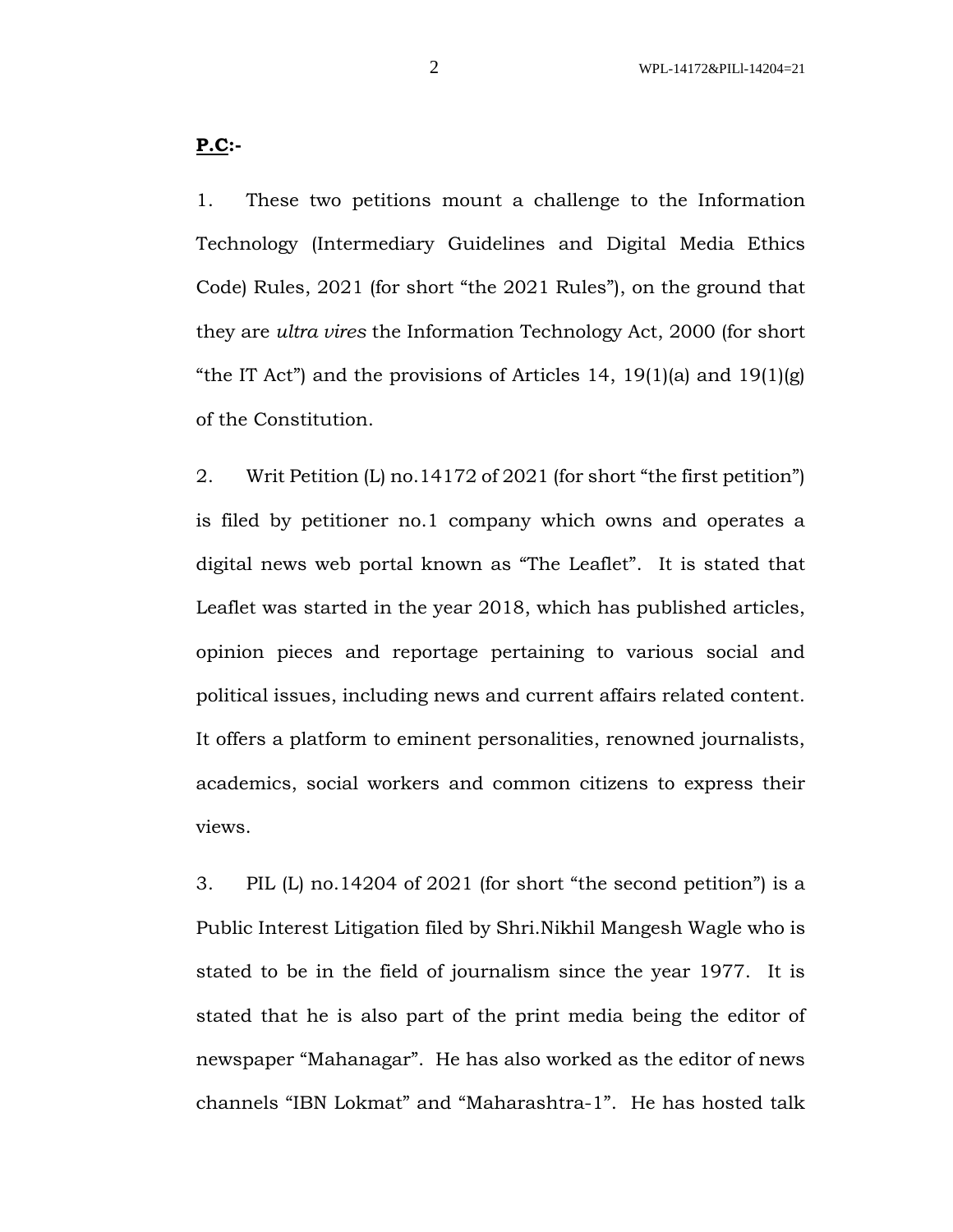shows for various television channels and is a socio-political commentator and published more than 100 books.

4. Mr.Khambata, learned senior counsel for the petitioners in the first petition and Mr.Nevagi, learned counsel for the petitioner in the second petition have made extensive submissions in support of the interim prayers as made in the two petitions. It is their submission that the 2021 rules are *ex-facie* draconian, arbitrary and patently *ultra vires* the provisions of the IT Act and the provisions of Articles 14, 19(1)(a) and 19(1)(g) of the Constitution, which guarantees fundamental rights to the petitioners.

5. The 2021 rules were notified on February 25, 2021. They are framed in exercise of powers conferred by sub-section (1) and clauses (z) and (z)(

6. g) of sub-section (2) of section 87 of the IT Act in super-session of Information Technology (Intermediaries Guidelines) Rules, 2011. Rule 2 of the 2021 Rules is the definition clause providing for definitions of the various terms as used in the rules which are from clauses 1(a) to  $1(y)$ . The definitions relevant in the context of the present proceedings read thus:-

## "**2. Definitions**

**(**l) '**Ministry**' means, for the purpose of Part II of these rules unless specified otherwise, the Ministry of Electronics and Information Technology, Government of India, and for the purpose of Part III of these rules, the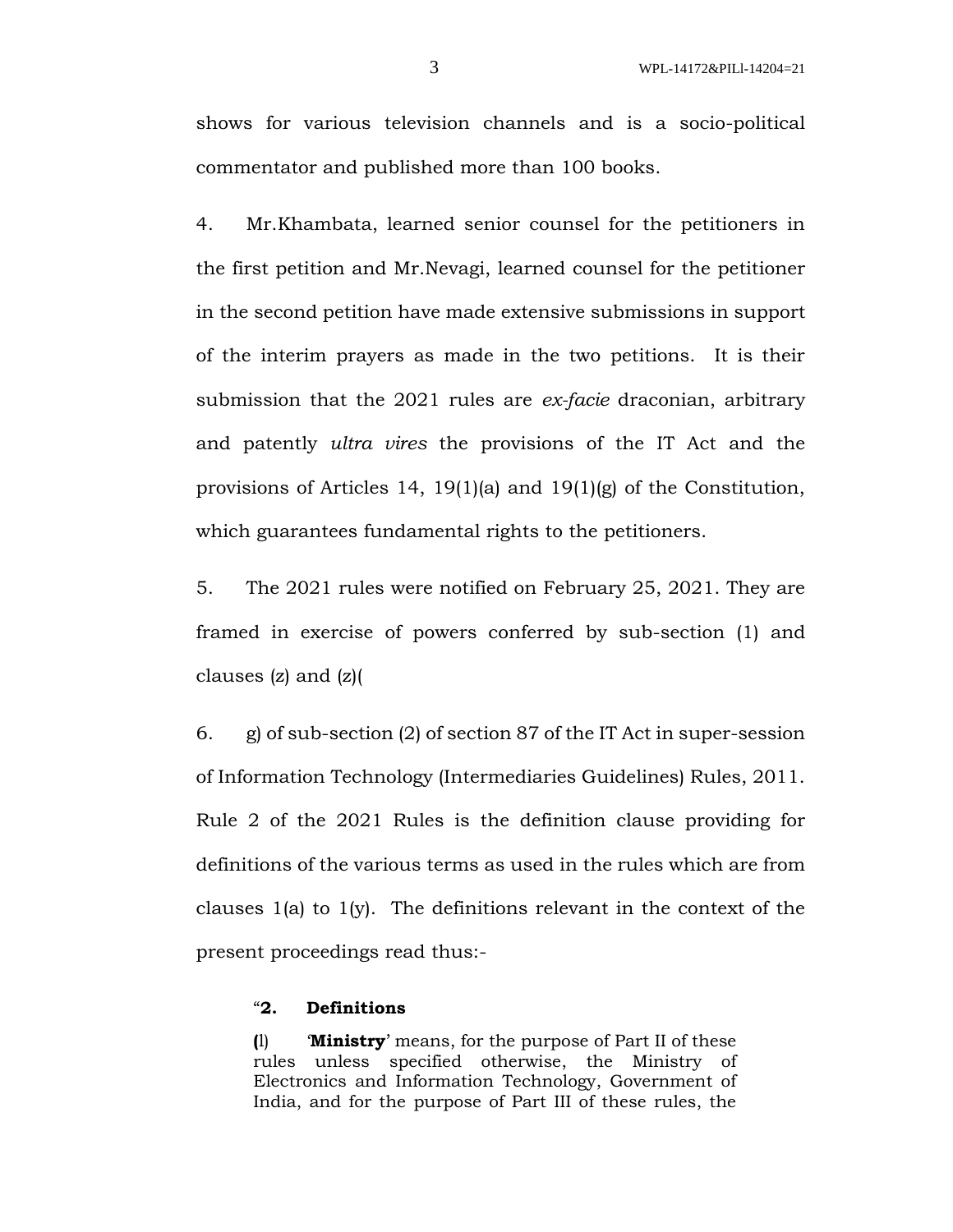Ministry of Information and Broadcasting, Government of India;

(n) '**newspaper**' means a periodical of loosely folded sheets usually printed on newsprint and brought out daily or at least once in a week, containing information on current events, public news or comments on public news;

(q) '**online curated content**' means any curated catalogue of audio-visual content, other than news and current affairs content, which is owned by, licensed to or contracted to be transmitted by a publisher of online curated content, and made available on demand, including but not limited through subscription, over the internet or computer networks, and includes films, audio visual programmes, documentaries, television programmes, serials, podcasts and other such content;

(s) '**publisher**' means a publisher of news and current affairs content or a publisher of online curated content;

(t) '**publisher of news and current affairs content**' means an online paper, news portal, news aggregator, news agency and such other entity called by whatever name, which is functionally similar to publishers of news and current affairs content but shall not include newspapers, replica e-papers of the newspaper and any individual or user who is not transmitting content in the course of systematic business, professional or commercial activity;

(u) '**publisher of online curated content**' means a publisher who, performing a significant role in determining the online curated content being made available, makes available to users a computer resource that enables such users to access online curated content over the internet or computer networks, and such other entity called by whatever name, which is functionally similar to publishers of online curated content but does not include any individual or user who is not transmitting online curated content in the course of systematic business, professional or commercial activity;……..

(w) '**intermediary**', with respect to any particular electronic records, means any person who on behalf of another person receives, stores or transmits that record or provides any service with respect to that record and includes telecom service providers, network service providers, internet service providers, web-hosting service providers, search engines, online payment sites, onlineauction sites, online-market places and cyber cafes;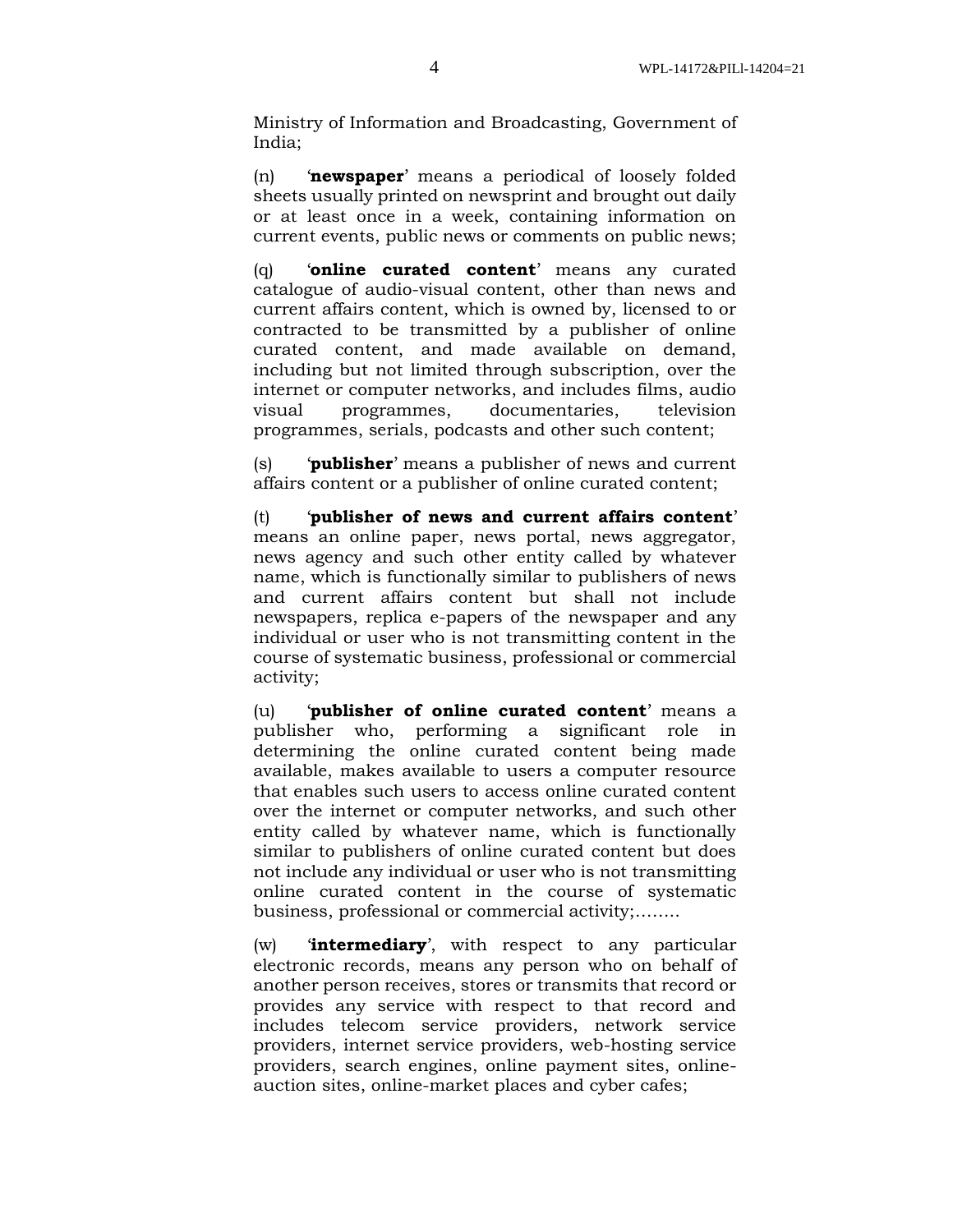7. The petitioners in the first petition are primarily aggrieved by

Rules 9, 14 and 16 which read thus:-

## "**9. Observance and adherence to the Code**.—

(1) A publisher referred to in rule 8 shall observe and adhere to the Code of Ethics laid down in the Appendix annexed to these rules.

(2) Notwithstanding anything contained in these rules, a publisher referred to in rule 8 who contravenes any law for the time being in force, shall also be liable for consequential action as provided in such law which has so been contravened.

(3) For ensuring observance and adherence to the Code of Ethics by publishers operating in the territory of India, and for addressing the grievances made in relation to publishers under this Part, there shall be a three-tier structure as under—

(a) Level I - Self-regulation by the publishers;

(b) Level II - Self-regulation by the self-regulating bodies of the publishers;

(c) Level III - Oversight mechanism by the Central Government.

.. .. .. .

#### **14. Inter-Departmental Committee**.—

(1) The Ministry shall constitute an Inter-Departmental Committee, called the Committee, consisting of representatives from the Ministry of Information and Broadcasting, Ministry of Women and Child Development, Ministry of Law and Justice, Ministry of Home Affairs, Ministry of Electronics and Information Technology, Ministry of External Affairs, Ministry of Defence, and such other Ministries and Organisations, including domain experts, that it may decide to include in the Committee:

Provided that the Authorised Officer designated under sub-rule (2) of rule 13 shall be the Chairperson of such Committee.

(2) The Committee shall meet periodically and hear the following complaints regarding violation or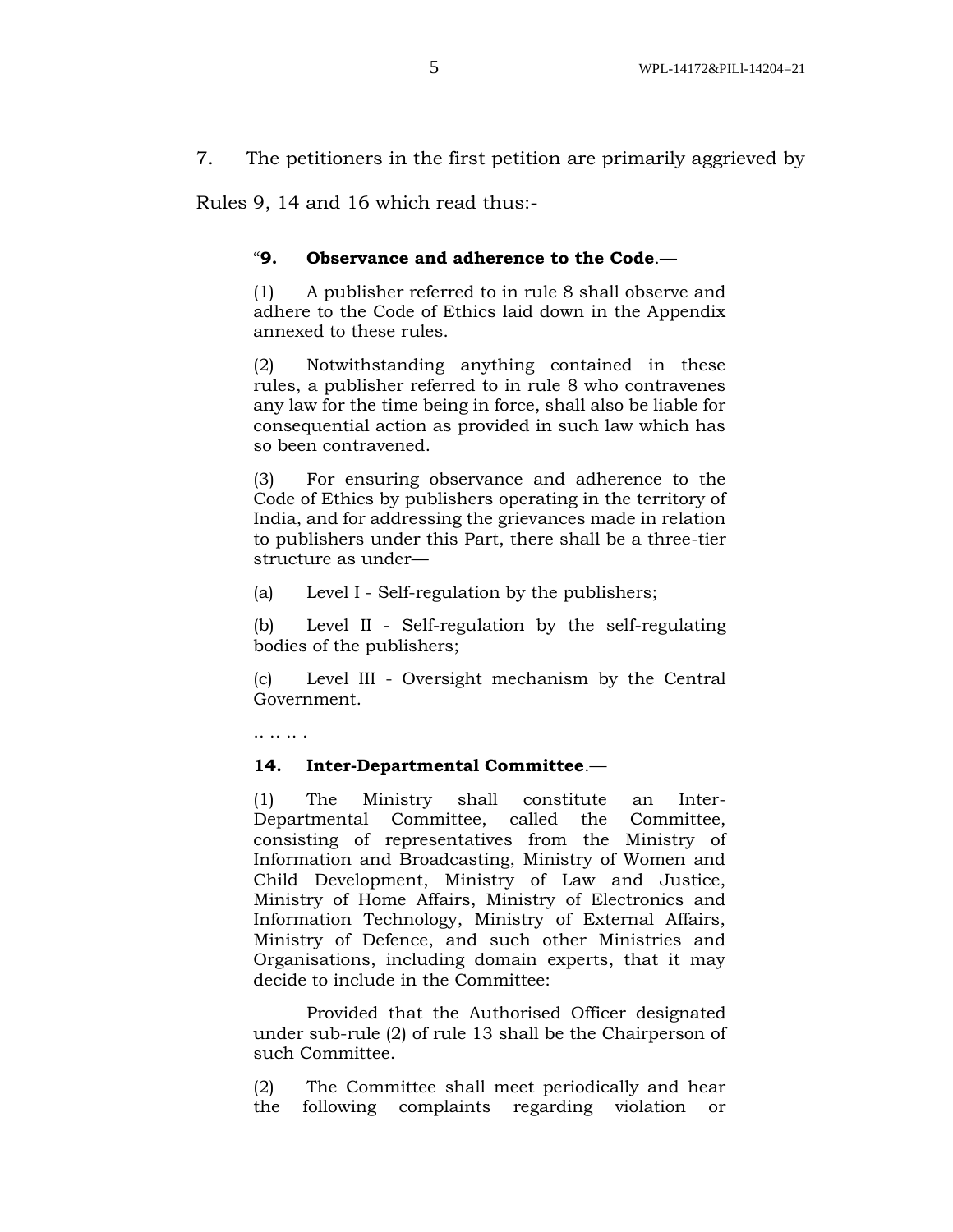contravention of the Code of Ethics by the entities referred to in Rule 8 -

(a) arising out of the grievances in respect of the decisions taken at the Level I or II, including the cases where no such decision is taken within the time specified in the grievance redressal mechanism; or

(b) referred to it by the Ministry.

(3) Any complaint referred to the Committee, whether arising out of the grievances or referred to it by the Ministry, shall be in writing and may be sent either by mail or fax or by e-mail signed with electronic signature of the authorised representative of the entity referring the grievance, and the Committee shall ensure that such reference is assigned a number which is recorded along with the date and time of its receipt.

(4) The Ministry shall make all reasonable efforts to identify the entity referred to in Rule 8 which has created, published or hosted the content or part thereof, and where it is able to identify such entity, it shall issue a duly signed notice to such entity to appear and submit their reply and clarifications, if any, before the Committee.

(5) In the hearing, the Committee shall examine complaints or grievances, and may either accept or allow such complaint or grievance, and make the following recommendations to the Ministry, namely:—

(a) warning, censuring, admonishing or reprimanding such entity; or

(b) requiring an apology by such entity; or

(c) requiring such entity to include a warning card or a disclaimer; or

(d) in case of online curated content, direct a publisher to—

(i) reclassify ratings of relevant content; or

(ii) edit synopsis of relevant content; or

(iii) make appropriate modification in the content descriptor, age classification and parental or access control;

(e) delete or modify content for preventing incitement to the commission of a cognisable offence relating to public order;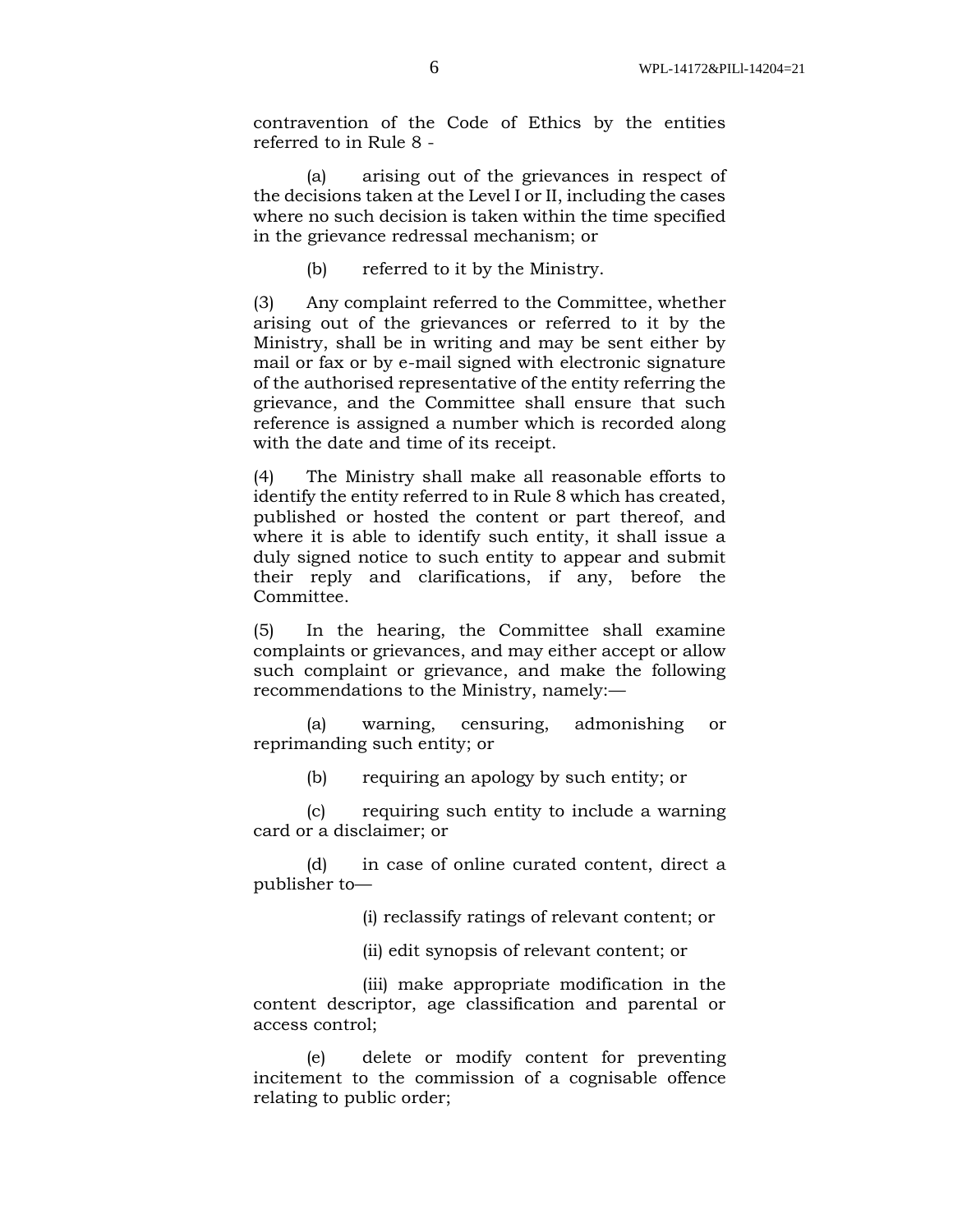(f) in case of content where the Committee is satisfied that there is a need for taking action in relation to the reasons enumerated in sub-section (1) of section 69A of the Act, it may recommend such action.

(6) The Ministry may, after taking into consideration the recommendations of the Committee, issue appropriate orders and directions for compliance by the publisher:

Provided that no such order shall be issued without the approval of the Secretary, Ministry of Information and Broadcasting, Government of India (hereinafter referred to as the "Secretary, Ministry of Information and Broadcasting").

## **16. Blocking of information in case of emergency**.—

(1) Notwithstanding anything contained in rules 14 and 15, the Authorised Officer, in any case of emergency nature, for which no delay is acceptable, shall examine the relevant content and consider whether it is within the grounds referred to in sub-section (1) of section 69A of the Act and it is necessary or expedient and justifiable to block such information or part thereof and submit a specific recommendation in writing to the Secretary, Ministry of Information and Broadcasting.

(2) In case of emergency nature, the Secretary, Ministry of Information and Broadcasting may, if he is satisfied that it is necessary or expedient and justifiable for blocking for public access of any information or part thereof through any computer resource and after recording reasons in writing, as an interim measure issue such directions as he may consider necessary to such identified or identifiable persons, publishers or intermediary in control of such computer resource hosting such information or part thereof without giving him an opportunity of hearing.

(3) The Authorised Officer, at the earliest but not later than forty-eight hours of issue of direction under subrule (2), shall bring the request before the Committee for its consideration and recommendation.

(4) On receipt of recommendations of the Committee under sub-rule (3), the Secretary, Ministry of Information and Broadcasting, shall pass the final order as regard to approval of such request and in case the request for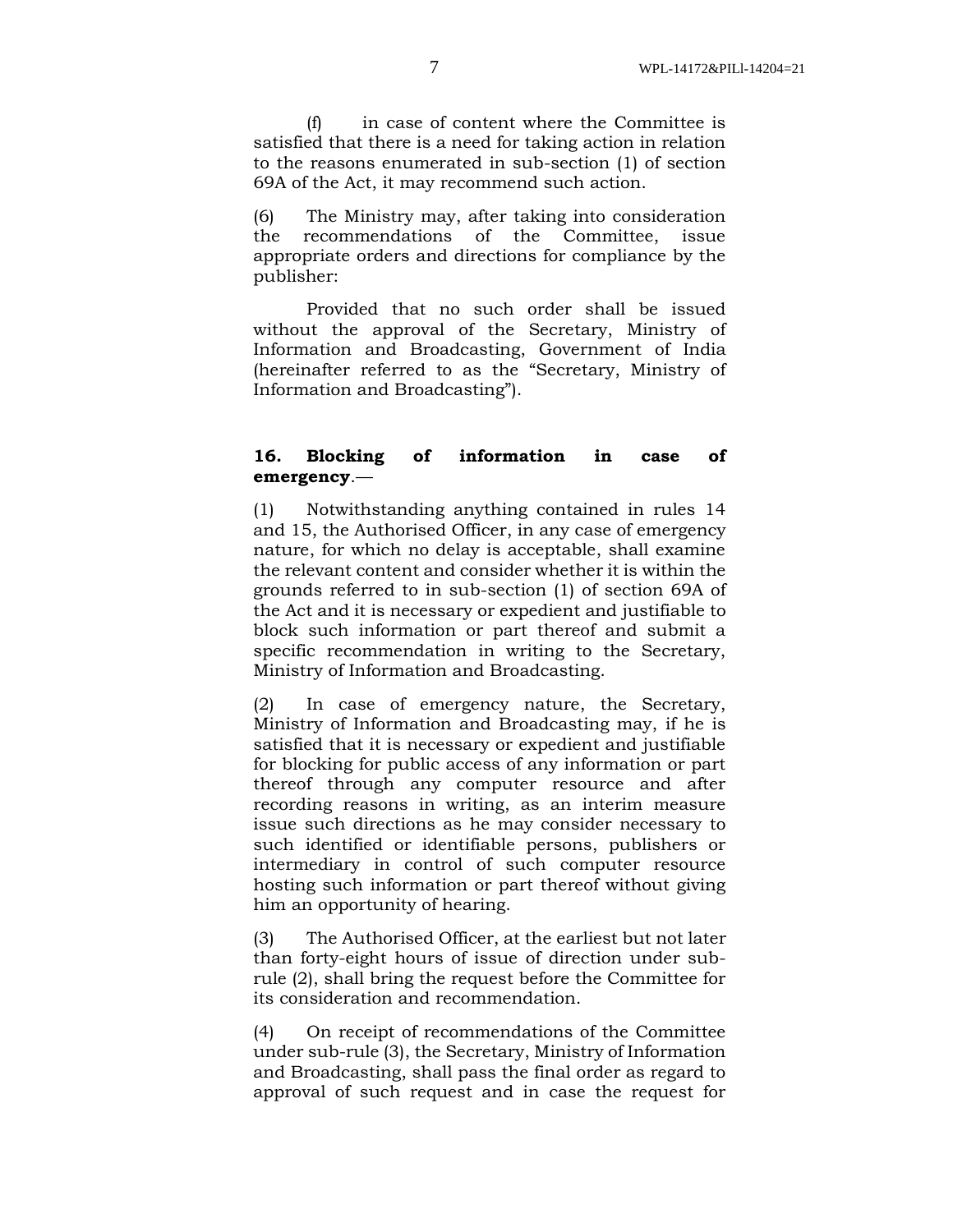blocking is not approved by the Secretary, Ministry of Information and Broadcasting in his final order, the interim direction issued under sub-rule (2) shall be revoked and the person, publisher or intermediary in control of such information shall be accordingly, directed to unblock the information for public access."

8. It would be necessary to note the basic scheme of the 2021 Rules.

9. Part-I of the 2021 Rules provides for the definition clause. Part-II provides for due diligence by an intermediary and grievance redressal mechanism. Rule 7 as contained in Part-II provides for "Non-observance of Rules" which ordains that where an intermediary fails to observe these rules, the provisions of subsection (1) of section 79 of the Act shall not be applicable to such intermediary and the intermediary shall be liable for punishment under any law for the time being in force including the provisions of the Act and the Indian Penal Code.

10. Part-III of the 2021 Rules provides for "Code of Ethics and Procedure and Safeguards in Relation to Digital Media". Rule 8 thereunder provides for applicability of Part-III to apply to two categories of persons or entities, namely:- (a) publishers of news and current affairs content; and (b) publishers of online curated content who shall be administered by the Ministry of Information and Broadcasting, Government of India (referred as "Ministry") in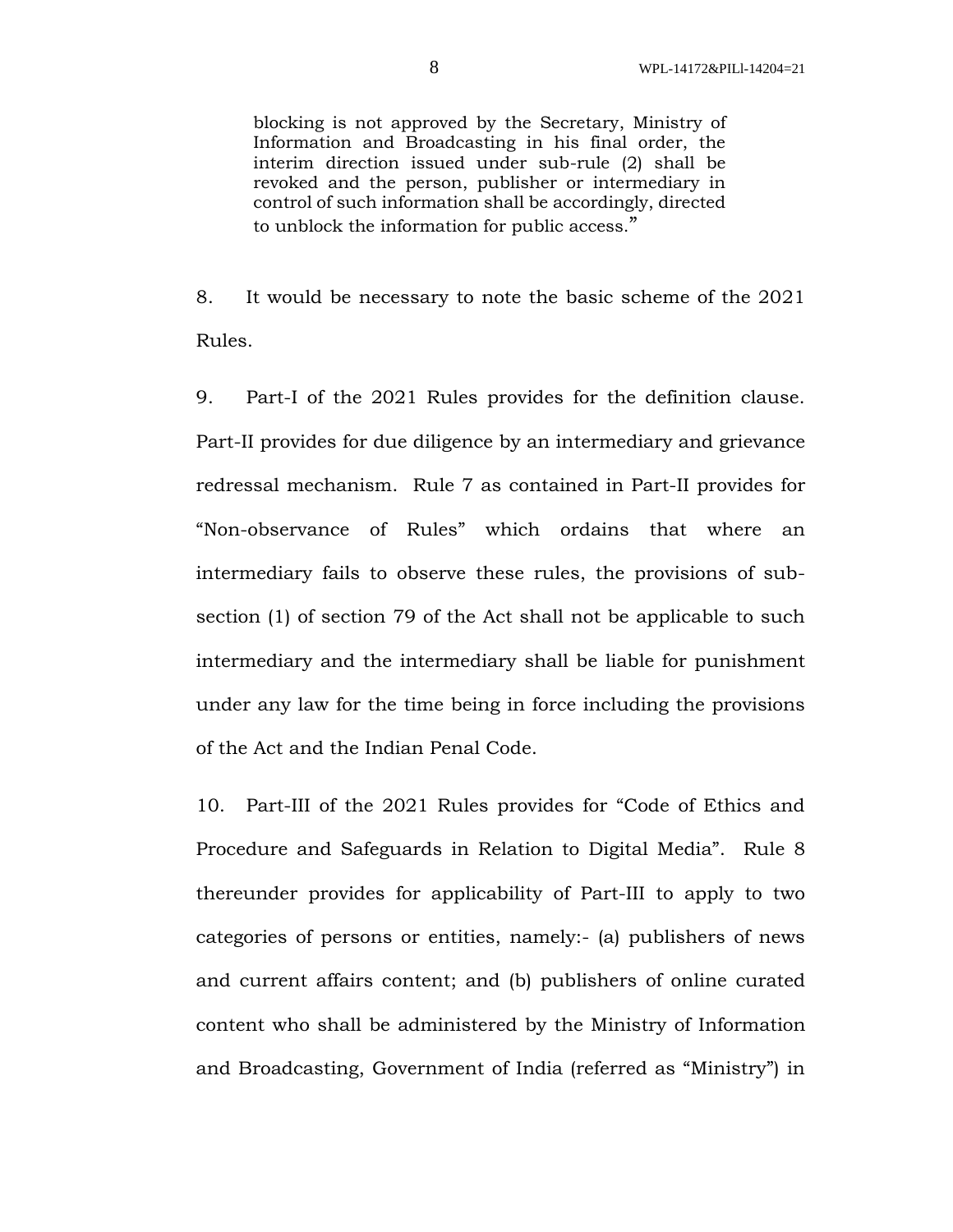the said Part. A proviso incorporated below Rule 8, Part III of the Rules, is made applicable to intermediaries for the purposes of rules 15 and 16.

11. Rule 9 provides for "observance and adherence to the Code" which we have extracted hereinabove. It provides that a publisher referred to in rule 8 shall observe and adhere to the Code of Ethics laid down in the Appendix annexed to the rules. Sub-rule (2) of Rule 9 provides that notwithstanding anything contained in the 2021 Rules, a publisher referred to in rule 8 who contravenes any law for the time being in force, shall also be liable for consequential action as provided in such law which has so been contravened. Sub-rule (3) of Rule 9 provides that for ensuring observance and adherence to the Code of Ethics by publishers operating in the territory of India, and for addressing the grievances made in relation to publishers under Part III, there shall be a three-tier structure, namely:—(a) Level I - Self-regulation by the publishers; (b) Level II - Self-regulation by the self-regulating bodies of the publishers; and (c) Level III - Oversight mechanism by the Central Government. The 2021 Rules are thereafter divided in to several Chapters, - Chapter I, II and VI. Chapter-I providing for "grievance redressal mechanism", Chapter-II providing for "Self-Regulating mechanism Level-I", Chapter-III providing for "Self-regulating mechanism, Lever-II" and Chapter-IV providing for "oversight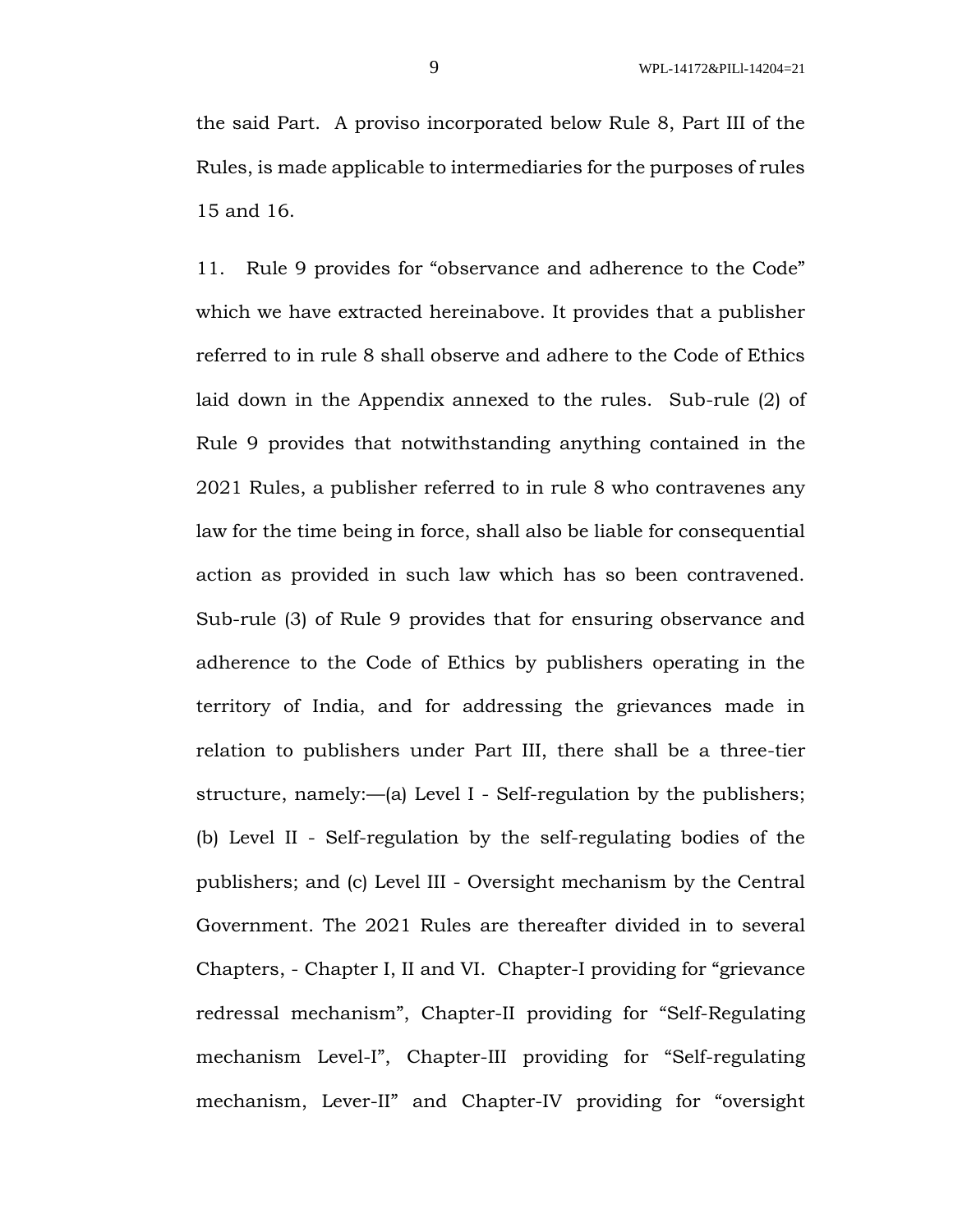mechanism – Level-III". Rule 13 provides for "Oversight Mechanism" and Rule 14 provides for "Inter-Departmental Committee" to consider complaints referred to the Committee, whether arising out of the grievances or referred to it by the Ministry. Rule 16 under Chapter IV provides for "blocking of information in case of emergency'. We have already extracted Rule 16. Thereafter, Chapter-V provides for "furnishing of information". Chapter-VI provides for "miscellaneous provisions".

12. There is an 'Appendix' to the 2021 Rules containing a "Code of Ethics" of which paragraph I reads thus:-

## " **CODE OF ETHICS**

I. News and current affairs:

(i) Norms of Journalistic Conduct of the Press Council of India under the Press Council Act, 1978;

(ii) Programme Code under section 5 of the Cable Television Networks Regulation) Act, 1995;

(iii) Content which is prohibited under any law for the time being in force shall not be published or transmitted.

13. In the context of the challenge as urged on behalf of the petitioners, some provisions of the IT Act are also required to be considered. The relevant being the definition of "intermediary" as contained in section 2(w) of the IT Act, extracted supra, and the provisions of Section 69A which provides for "*Power to issue*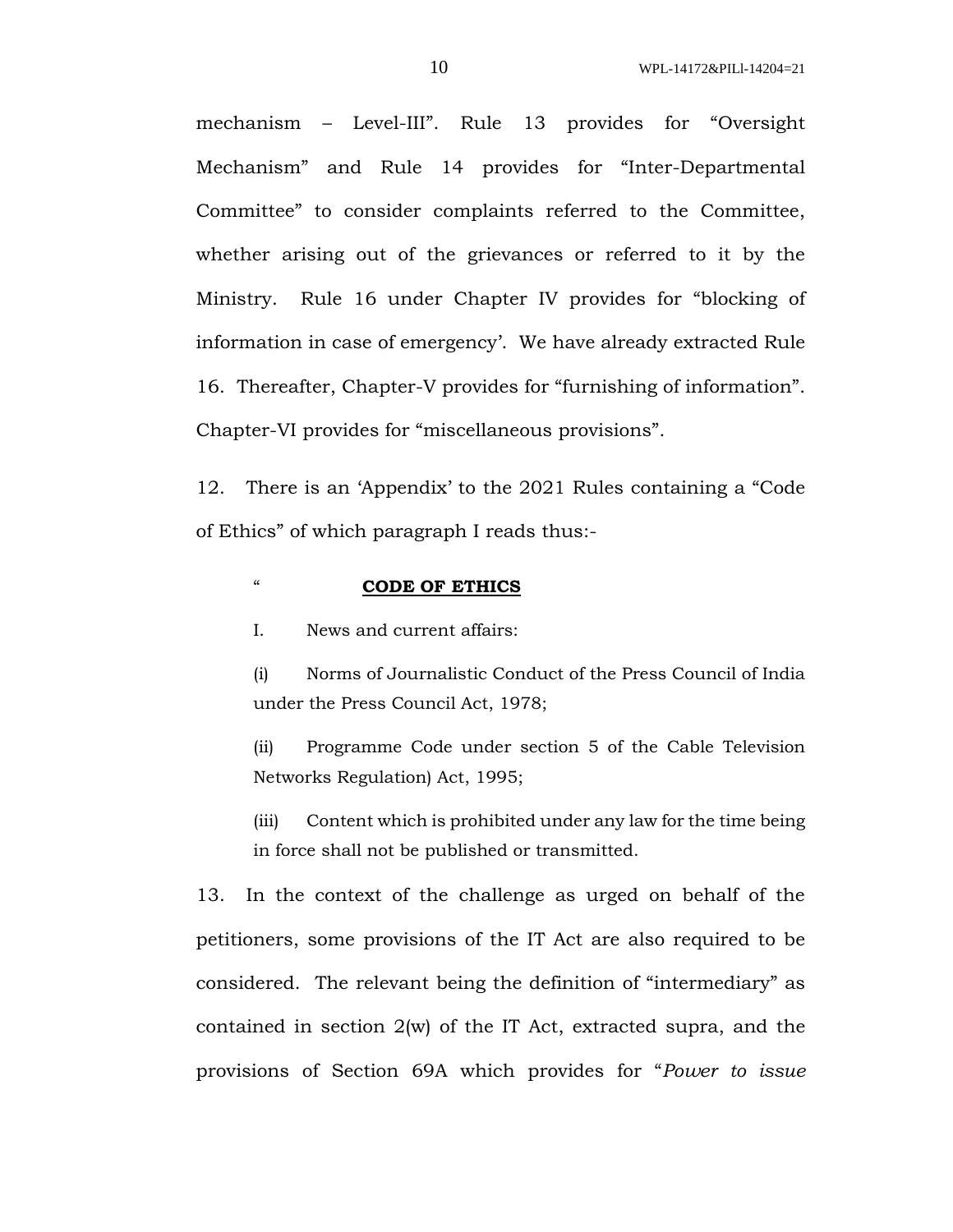*directions for blocking for public access of any information through any computer resource*" as well as Section 87 which provides for "*power of Central Government to make rules*", clauses (z) and 2(z)(g) of sub-section (2) and sub-section (3) thereof. These provisions read thus:-

## **69A. Power to issue directions for blocking for public access of any information through any computer resource**.–

(1) Where the Central Government or any of its officers specially authorised by it in this behalf is satisfied that it is necessary or expedient so to do, in the interest of sovereignty and integrity of India, defence of India, security of the State, friendly relations with foreign States or public order or for preventing incitement to the commission of any cognizable offence relating to above, it may subject to the provisions of sub-section (2), for reasons to be recorded in writing, by order, direct any agency of the Government or intermediary to block for access by the public or cause to be blocked for access by the public any information generated, transmitted, received, stored or hosted in any computer resource.

(2) The procedure and safeguards subject to which such blocking for access by the public may be carried out, shall be such as may be prescribed.

(3) The intermediary who fails to comply with the direction issued under sub-section (1) shall be punished with an imprisonment for a term which may extend to seven years and also be liable to fine.

## **87. Power of Central Government to make rules.**–

(1) The Central Government may, by notification in the Official Gazette and in the Electronic Gazette, make rules to carry out the provisions of this Act.

(2) In particular, and without prejudice to the generality of the foregoing power, such rules may provide for all or any of the following matters, namely:–

………………………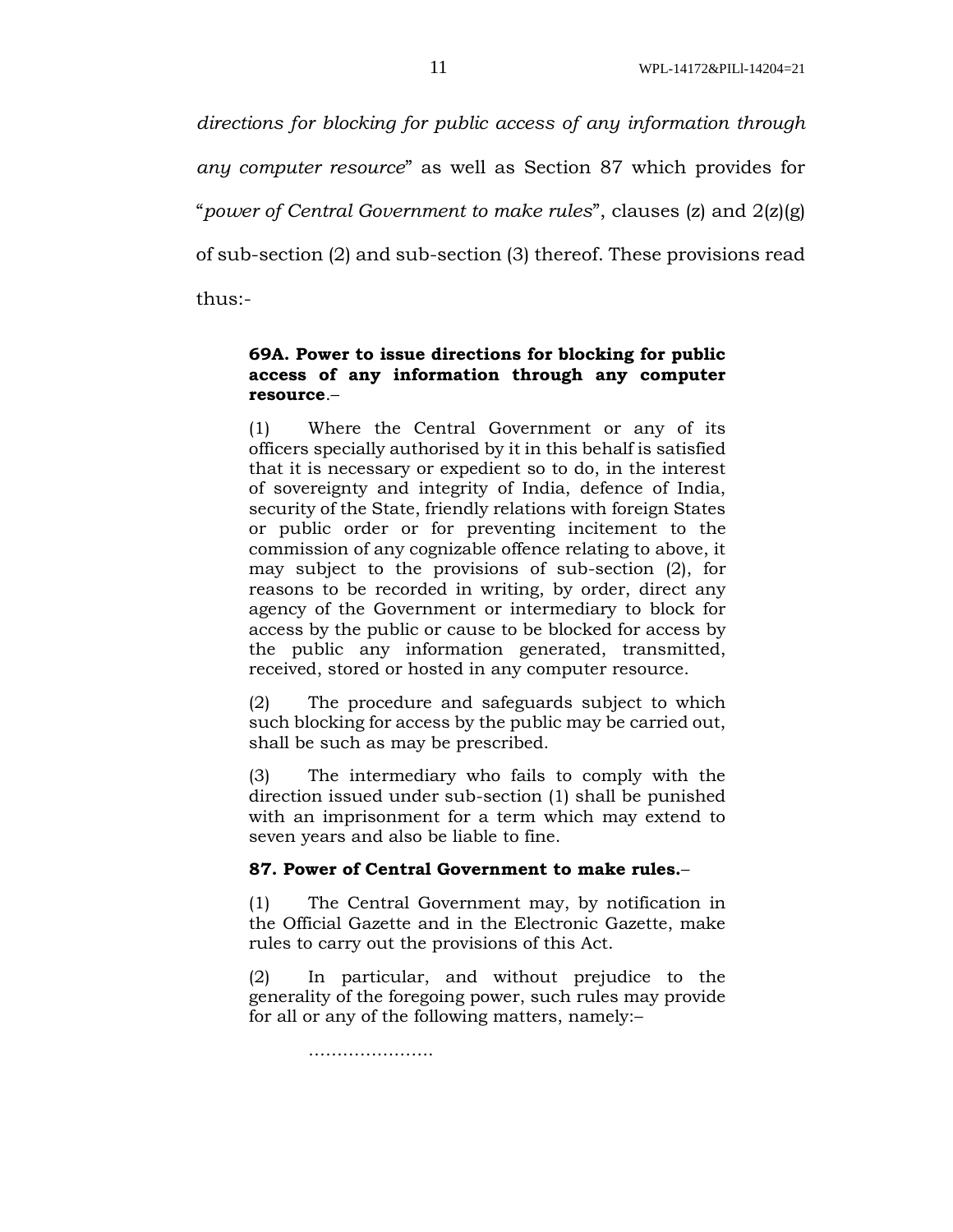(z) the procedures and safeguards for blocking for access by the public under sub-section (3) of section 69 A;

#### …………………………

(zg) the guidelines to be observed by the intermediaries under sub-section (2) of section 79; ……….

(3) Every notification made by the Central Government under sub-section (1) of section 70A and every rule made by it shall be laid, as soon as may be after it is made, before each House of Parliament, while it is in session, for a total period of thirty days which may be comprised in one session or in two or more successive sessions, and if, before the expiry of the session immediately following the session or the successive sessions aforesaid, both Houses agree in making any modification in the rule or both Houses agree that the rule should not be made, the rule shall thereafter have effect only in such modified form or be of no effect, as the case may be; so, however, that any such modification or annulment shall be without prejudice to the validity of anything previously done under that notification or rule."

14. After noting the brief outline of the 2021 Rules and the provisions of the Act, we now consider the contentions as urged on behalf of the petitioners in support of the interim prayers.

15. Mr.Khambata, learned Senior Counsel for the petitioner has made the following submissions:

(I) That the provisions of Rule 9, 14 and 16 are patently *ultra vires* Article 19(1)(a) of the Constitution inasmuch as such provisions travel beyond the ambit of the restrictions as imposed under Article 19(2). It is his submission that in seeking to control the information, the 2021 Rules go beyond the restrictive ambit of Section 69A of the IT Act. It is submitted that the 2021 Rules are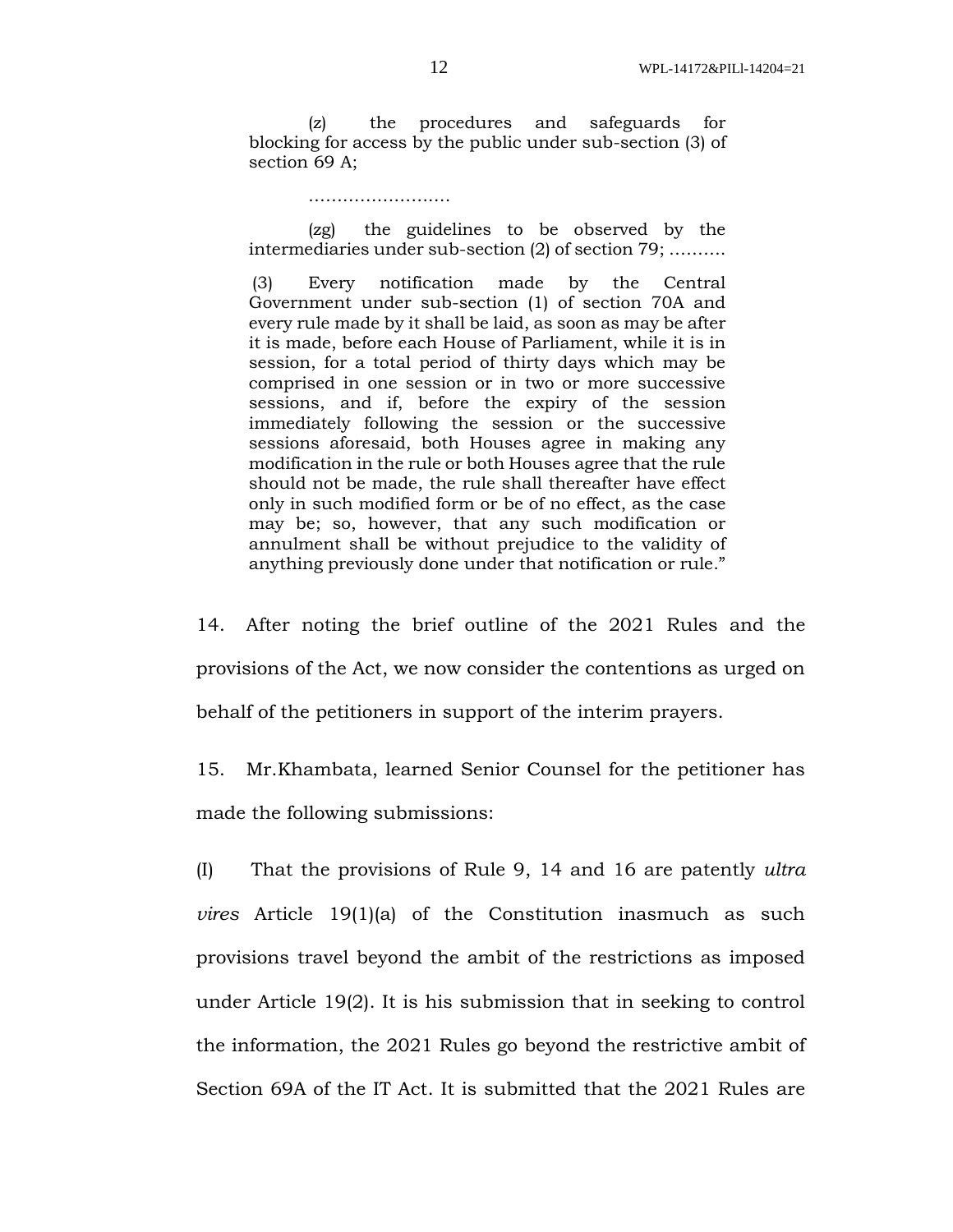so wide that they expressly transgress not only the provisions of the IT Act but also fundamental right of free speech and expression. It is submitted that the 2021 Rules have a terrible chilling effect in their applicability to the internet as they bring about a manifestly unreasonable and an arbitrary regime amounting to an affront to the constitutional guarantee of right of citizens to exercise freedom of free speech and expression. It is also his submission that the earlier rules namely the Information Technology (Procedure and Safeguards for Blocking for Access of Information by Public) Rules, 2009 (for short, the 2009 Rules), which are still in operation, provide for a complete mechanism for blockage of public access to any information, nonetheless the 2021 Rules have been framed as if it is a substantive legislation, completely transgressing the rule making power available under Section 89 of the IT Act. It is submitted that not a single provision under the IT Act and much less Section 69-A and Section 87 would provide having such restrictions and control as brought about by the impugned rules. It is his submission that a subordinate legislation is intended to subserve the provisions of the principal Act and cannot result in creating fresh rights, obligations and liabilities not traceable in the enactment conferring power to frame rules.

(II) It is submitted that the chilling effect is of such extent that a citizen who is enjoying a fundamental right of free speech and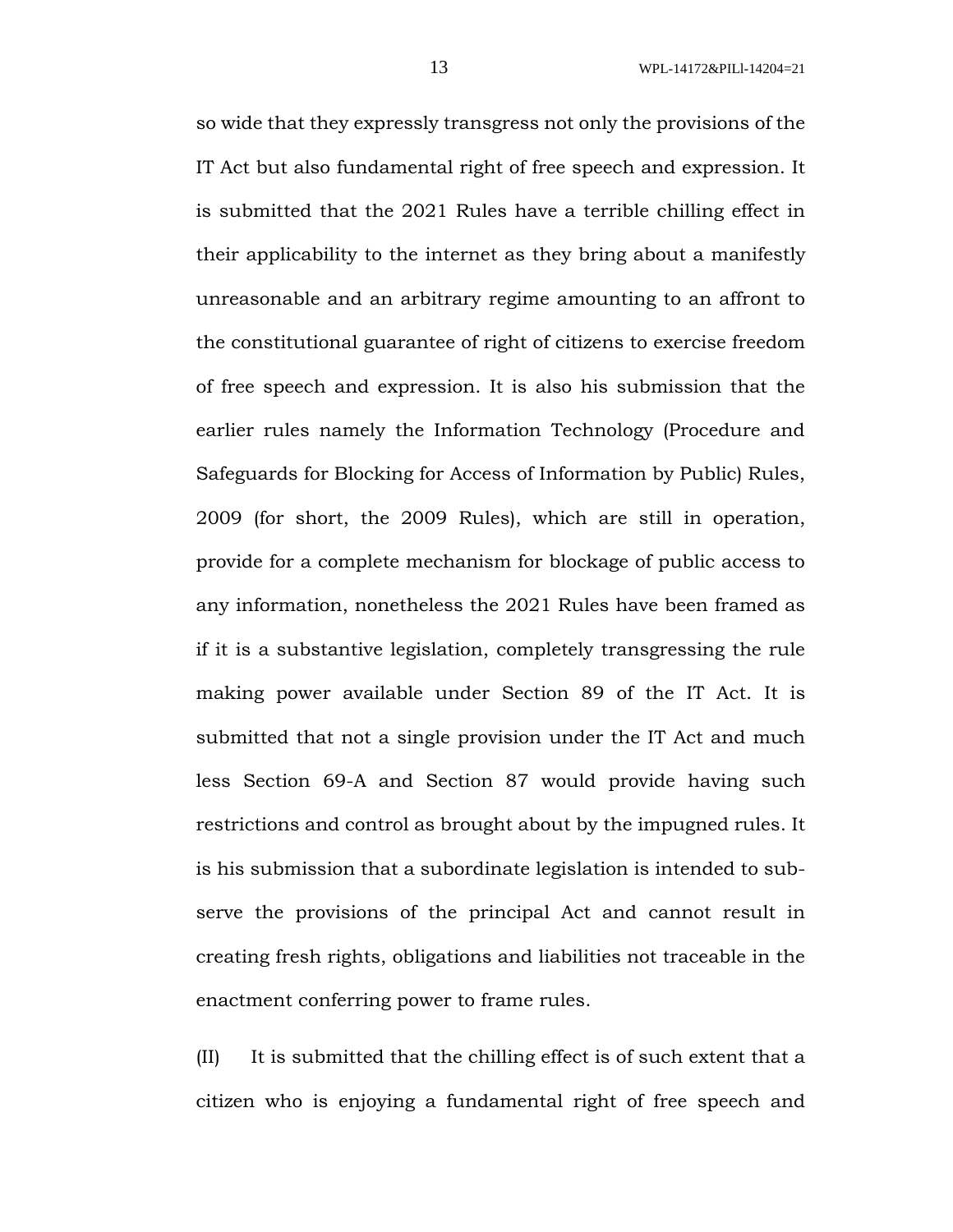expression is dissuaded from writing articles or disseminating information because the sword of fear of an adverse/penal action that could be taken under the 2021 Rules hangs on him, and that would amount to an unreasonable restriction not saved by Article 19(2). It is his submission that the freedom of speech and expression includes liberty of thought and expression, and freedom of exchange of information of all kinds and every nature, which stand completely scuttled by the 2021 Rules. It is next submitted that such subordinate legislation cannot control the constitutional right of free speech and expression, that too contrary to the provisions of the substantive legislation (IT Act).

(III) It is submitted thus that considering the settled principles of law as laid down by the Supreme Court in its decisions in State Of Tamil Nadu & Anr vs P. Krishnamurthy & Ors., (2006) 4 SCC 517, Global Energy Vs. CERC (2009) 15 SCC 570 and Bhavesh D. Parish & Others vs Union Of India And Another, (2000) 5 SCC 471, this is a clear case where the interim prayers as made by the petitioners in the nature of Rules 9, 14 and 16 of the 2021 Rules be granted.

16. Mr.Abhay Nevagi, learned Counsel for the petitioner has supported the submissions as made by Mr.Khambata. It is his submission that the 2021 Rules amount to a virtual censorship on the information that is openly available not only in the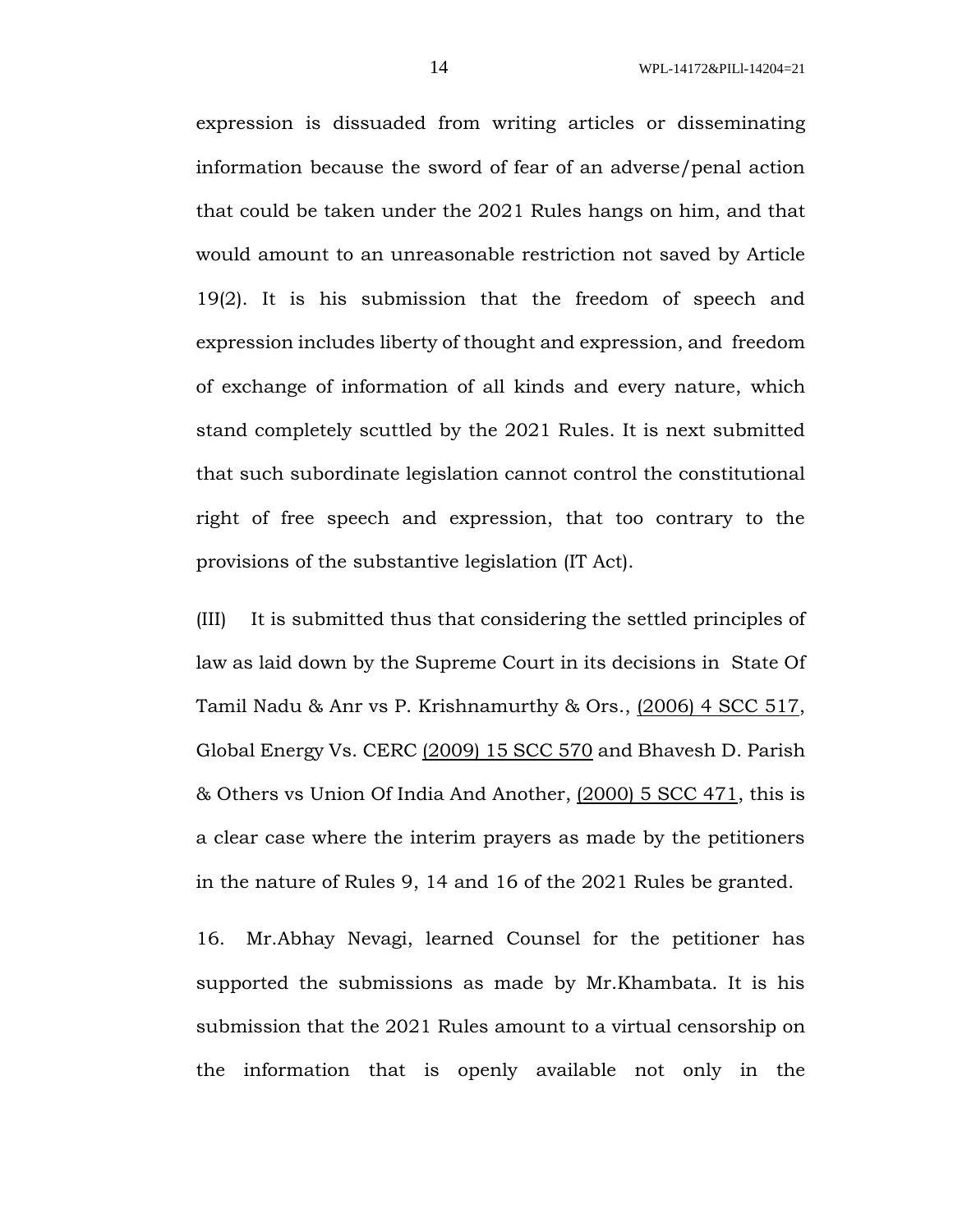print/electronic media but also on the social media. It is his submission that no other country has such mechanism to control the information in such manner as contemplated by the impugned rules, hence, there is opposition to the 2021 Rules even by the foreign countries. It is submitted that the respondents cannot exercise powers of censorship or scrutiny, in traffic of the messages or information, unless it is falling within the parameters of Article 19(2) of the Constitution. It is his submission that the 2021 Rules are patently in the teeth of the principles as laid down by the Supreme Court in its decision Justice K. S. Puttaswamy v. Union of India, (2017) 10 SCC 1, as it imposes mass censorship which is not permissible. It is also his submission that by the impugned rules, an attempt is made to overcome the mandate of the law laid down by the Supreme Court in Shreya Singhal v. Union of India, (2013) 12 SCC 73. Mr.Nevagi has submitted that such rules ought not to have been brought into force without involvement of all the stakeholders and discussion on such rules prior to their publication when they impose such drastic provisions offending the constitutional rights. It is his submission that the rules create a situation of an absolute *fait accompli* inasmuch as it is imminent that the citizens would suffer harsh consequences in clear violation of the fundamental rights guaranteed under Article 19(1)(a). He has prayed for stay of Rule 7 on the ground that a statutory protection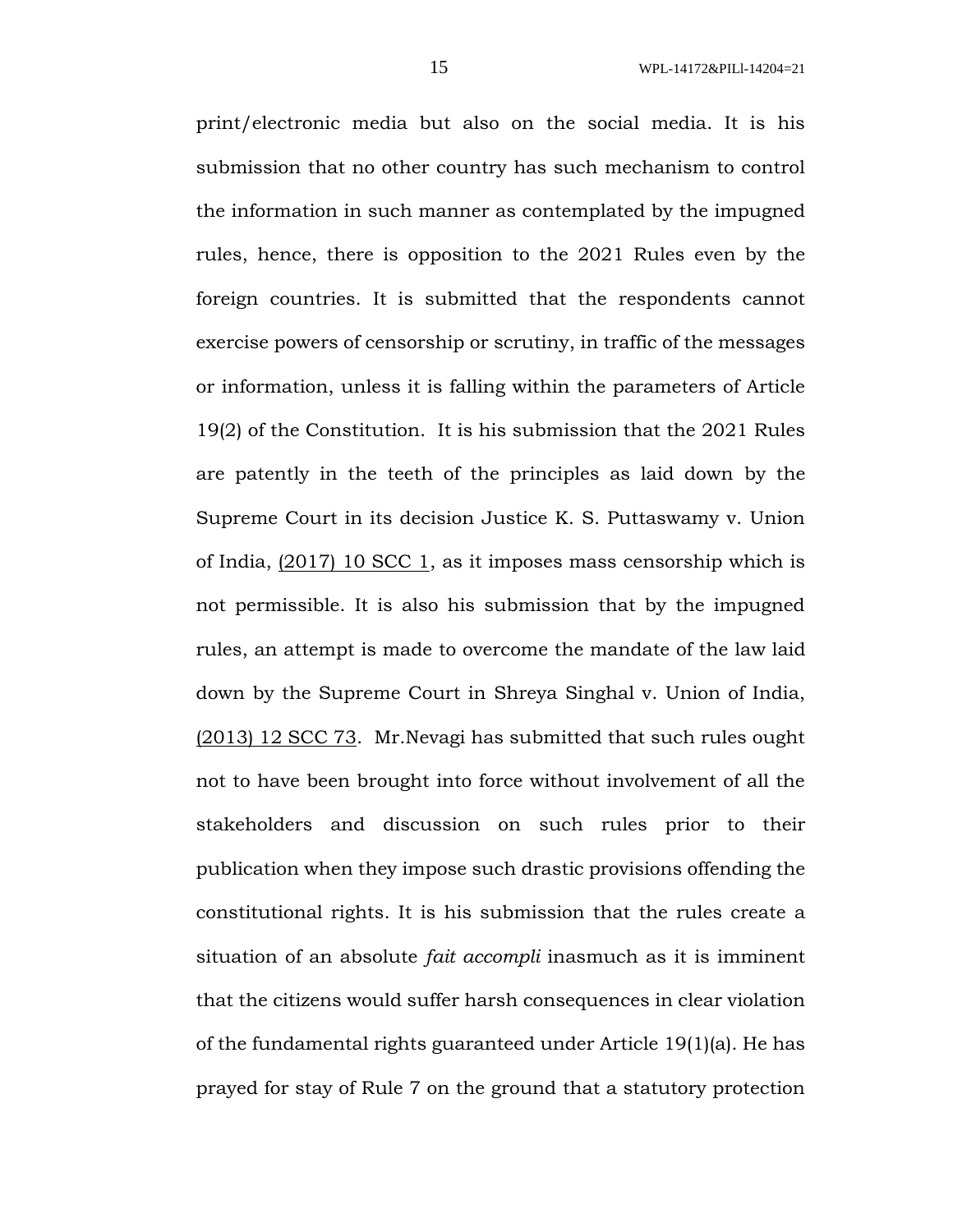granted to an intermediary by Section 79 of the IT Act has been taken away.

17. Mr.Anil Singh, learned ASG in opposing the prayers for interim relief has referred to the short affidavit of Shri.Amarendra Singh, Deputy Secretary to the Government of India in the Ministry of Information & Broadcasting filed in opposition on behalf of the respondents. Mr.Singh, at the outset, would submit that there is a presumption of constitutionality of the rules and considering the settled principles of law as laid down by the Supreme Court in Bhavesh D. Parish (supra), the provisions of the rules ought not to be stayed. It is submitted that there is no urgency and any need to stay the 2021 Rules inasmuch as the inter-departmental Committee as contemplated by Rule 14 has not been constituted. It is his submission that so far no adverse action has been initiated against the petitioners; hence, it cannot be presumed that there is a cause of action for filing these petitions. Mr.Singh submits that out of 1800 digital media publishers, 97% publishers of news and current affairs houses, have not challenged the 2021 Rules and thus the provisions are accepted and implemented. He has also drawn our attention from paragraph 13 of the affidavit in opposition that writ petitions are filed before different High Courts challenging the 2021 Rules and that a transfer petition has been filed by the Union of India seeking transfer of all such petitions including these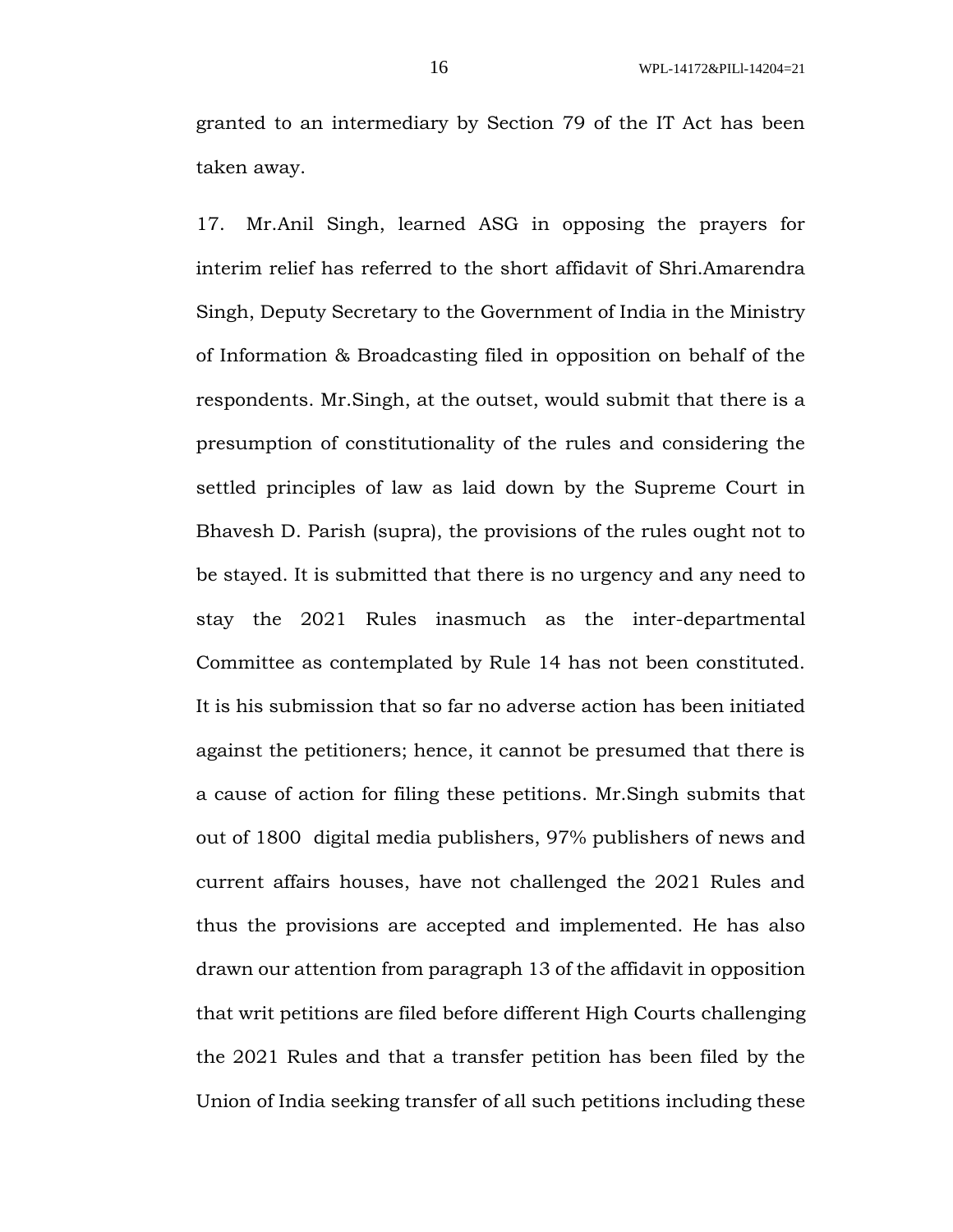petitions, and for such reasons, the prayers for interim relief as made by the petitioners ought not to be considered. He next contended that the Central Government has legislative competence to enact the IT Act which is administered by the Ministry of Electronics and Information Technology of the Government of India and it is submitted that "the special news and current affairs contains an OnLine platform" and "films and audio-visual programmes made available by OnLine contents providers", lie with the administrative ambit of the Ministry of Information and Broadcasting. Hence, Part III of the Rules has been administered by the Ministry of Information and Broadcasting utilizing power of delegation by Ministry of Electronics and Information Technology. It is his submission that from the perspective of the administration of the Rules, Part III is well within the legislative competence of the Ministry of Electronics and Information Technology, to make subordinate legislation. It is, hence, his submission that in the absence of any cause of action, interim prayers as made by the petitioners ought to be rejected.

18. Having heard learned Counsel for the parties, at the outset, we may note that the primary grievance of the petitioners in supporting the prayers for interim reliefs is *qua* the application of Rules 7, 9, 14 and 16 of the impugned rules.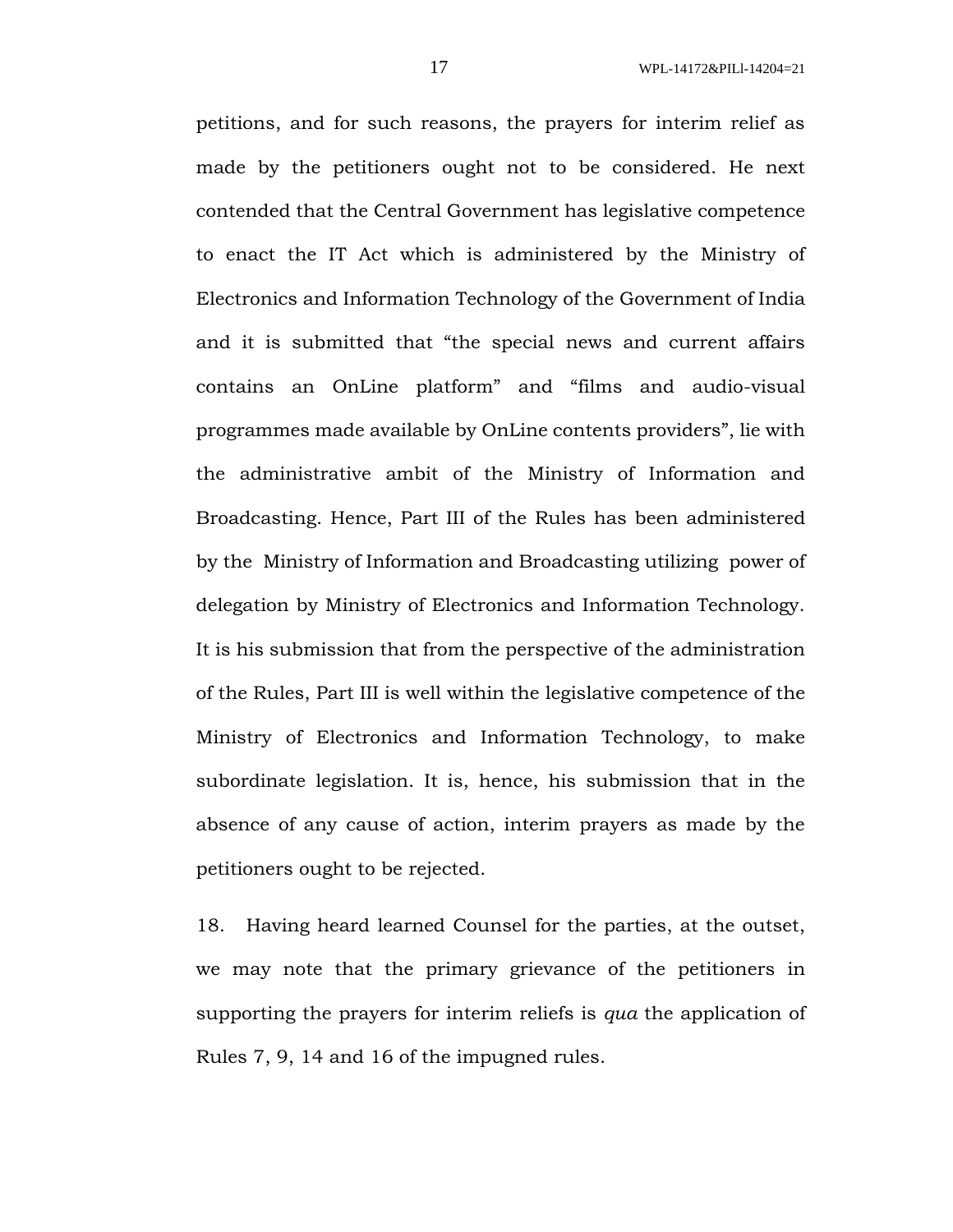19. We may observe that as far as Rule 14 is concerned, in our opinion, there is no immediate urgency inasmuch as interdepartmental committee is yet to be constituted. It is also required to be noted that, no material has been brought to our notice that the authorized officer as contemplated under sub-rule (2) of Rule 13 has been appointed. In these circumstances, the oversight mechanism which would be made effective by appointing interdepartmental committee itself has not taken effect. We, accordingly, grant liberty to the petitioners to urge for relief on this issue as and when the inter-departmental committee is constituted.

20. In regard to Rule 16 which provides for blocking of information in case of emergency, such rule is *pari materia* to Rule 9 of the 2009 Rules which are still in operation. Also, it is not the petitioners case that they were at any time aggrieved by Rule 9 of the 2009 Rules. We accordingly find that no case is made out by the petitioners to stay Rule 16 of the 2021 Rules. In any event, blocking of information in case of emergency as provided by Rule 16 is on the grounds traceable in sub-section (1) of Section 69A of the IT Act which is a provision falling in line with the restrictions as imposed by Article 19(2) of the Constitution of India, namely, when the authority finds that blocking of public access of any information is in the interests of the sovereignty and integrity of India, the security of the State, friendly relations with foreign States, public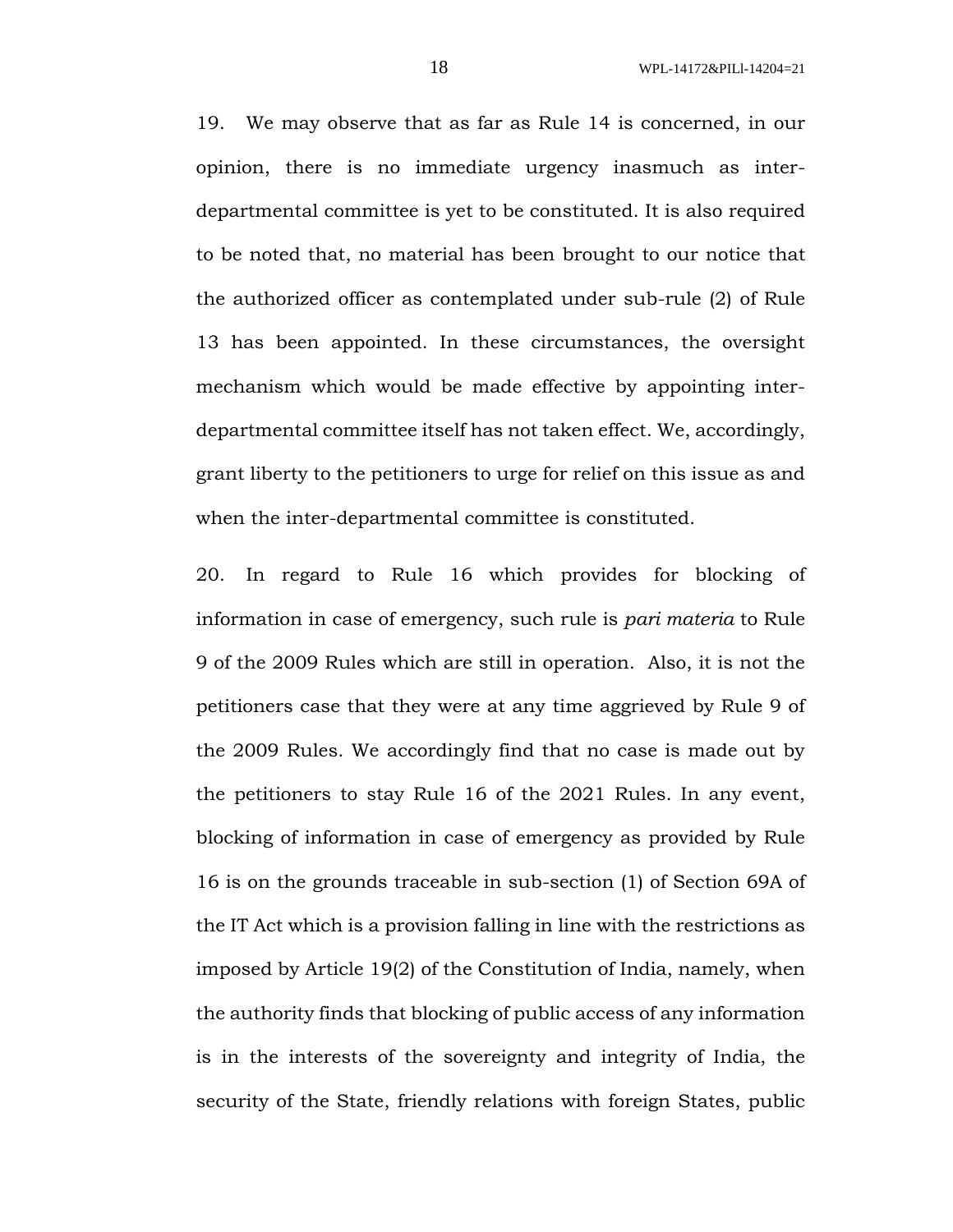order, decency or morality or in relation to commission of any cognizable offence in relation to such issues. We are, thus, not inclined to consider the prayer for stay of Rule 16. The prayer stands rejected.

21. Insofar as Rule 9 is concerned, it has been severely criticized by the petitioners as noted by us above to be an affront on the guarantee of right of freedom of free speech and expression conferred by Article 19(1)(a) of the Constitution. What is peculiar of Rule 9 is that the publishers referred to in Rule 8, namely, the publishers of news and current affairs content and publishers of online curated content, are under a mandatory obligation to observe and adhere to the Code of Ethics laid down in the Appendix annexed to the impugned Rules. The Appendix as noted above contains Code of Ethics. In paragraph (1) it obligates adherence for news and current affairs content to norms of Journalistic Conduct of the Press Council of India under the Press Council Act,1978 (for short, the PC Act); and of the Programme Code prescribed under Section 5 of the Cable Television Networks (Regulation) Act,1995 (for short, the CTVN Act); it further prescribes that the content which is prohibited under any law for the time being in force shall not be published or transmitted. The petitioners have contended that the IT Act does not seek to censor the content on internet; secondly, it is impermissible for the Central Government to have a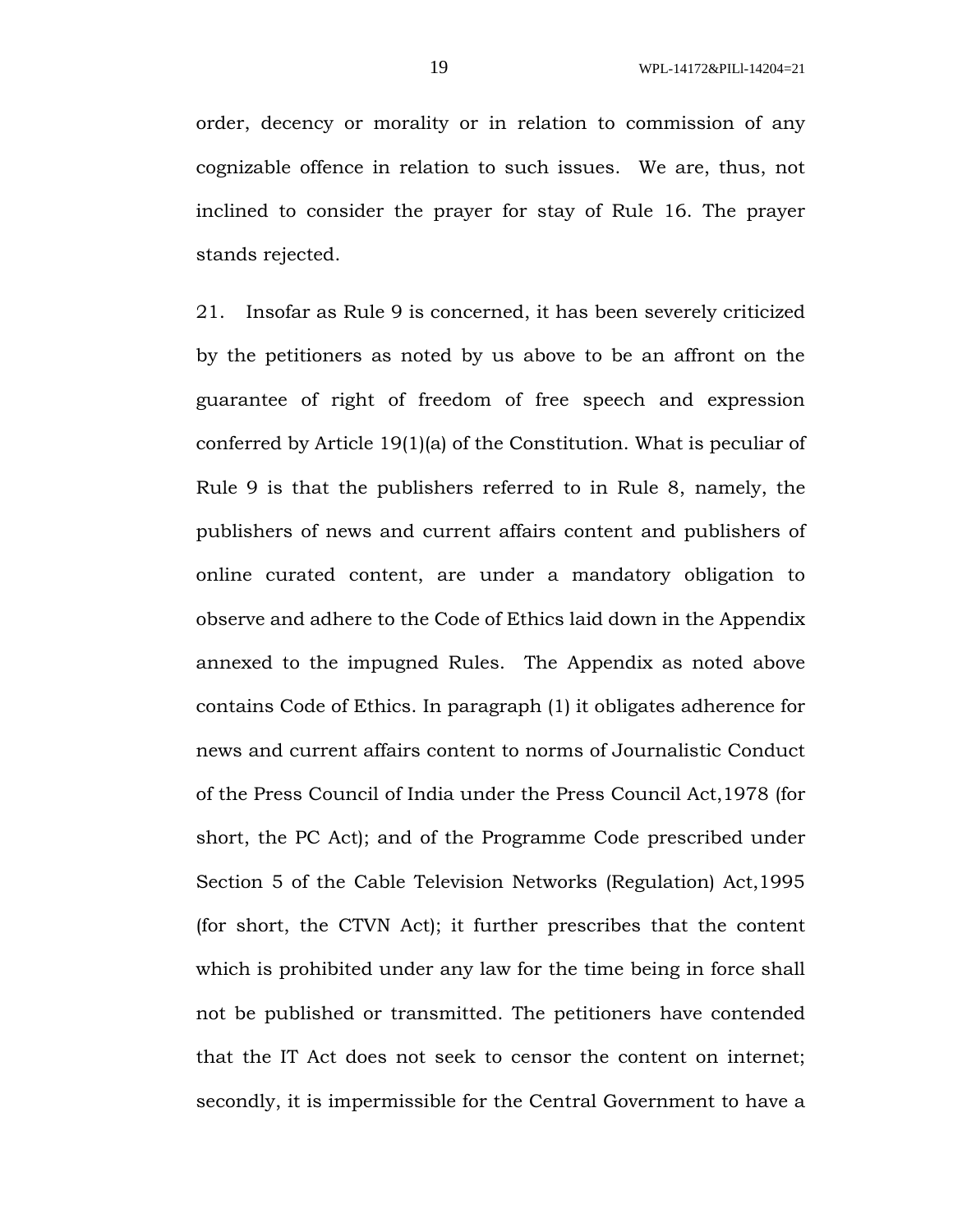subordinate legislation in the form of Rule 9 inasmuch as it provides for restrictions which travel beyond the provisions of Section 69A of the IT Act; and thirdly, the rule making power itself, as exercised in framing the impugned rules, namely, the power under Section 87 sub-section (1) and clauses (z) and (zg) of subsection (2) itself does not provide for imposition of such restrictions.

22. We have noted above, the provisions of Section 69A of the IT Act, which imposes restrictions akin to the restrictions as contained in Article 19(2) of the Constitution being interests of the sovereignty and integrity of India, the security of the State, friendly relations with foreign States, public order, decency or morality, or in relation to contempt of court, defamation or incitement to an offence.

23. The provision of Section 87(2)(z) and (zg) of the IT Act which is invoked to frame the 2021 Rules speaks of rules that could be framed in regard to the procedure and safeguards for blocking of access by the public under sub-section (2) of Section 69-A. Subsection (zg) provides for framing rules in the nature of guidelines to be observed by the intermediaries under sub-section (2) of Section 79.

24. It needs to be noted that Section 79 provides for 'Exemption from liability of intermediary in certain cases' and provides that an intermediary shall not be liable for any third party information, data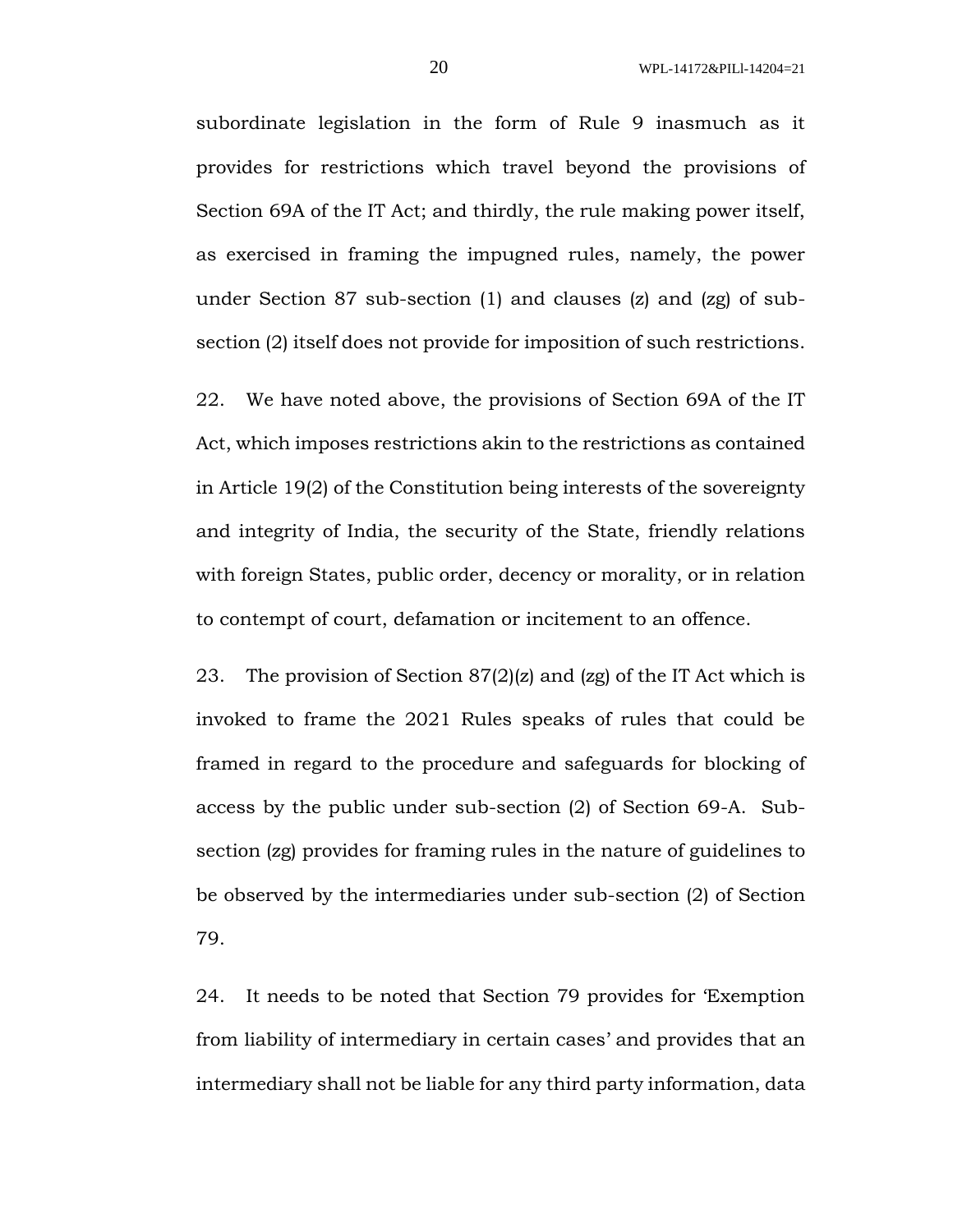or communication link made available or hosted by him subject to provisions of sub-sections (2) and (3) thereof. Sub-section (2) provides that such immunity as recognized by sub-section (1) shall apply if the function of the intermediary is limited to providing access, to a communication system over which information made available by third parties is transmitted or temporarily stored or hosted; or the intermediary does not initiate the transmission, select the receiver of the transmission, and select or modify the information contained in the transmission, as provided under clause (b) of sub-section (2), and as per clause (c) of sub-section (2), if the intermediary observes due diligence while discharging his duties under this Act and also observes such other guidelines as the Central Government may prescribe in this behalf.

25. Considering the effect of such substantive provisions of the parent Act, in our opinion, Rule 9, prima facie, suffers from two illegalities – firstly, it imposes an obligation on the publishers of news and current affairs content and publishers of online curated content, to observe the Code of Ethics under a completely different statutory regime alien to the IT Act, namely, by applying norms of Journalistic Conduct of the Press Council of India under the PC Act and Programme Code under Section 5 of the CTVN Act. Further, Section 87 does not confer any power on the Central Government to frame rules contemplating such provisions under clauses (z) and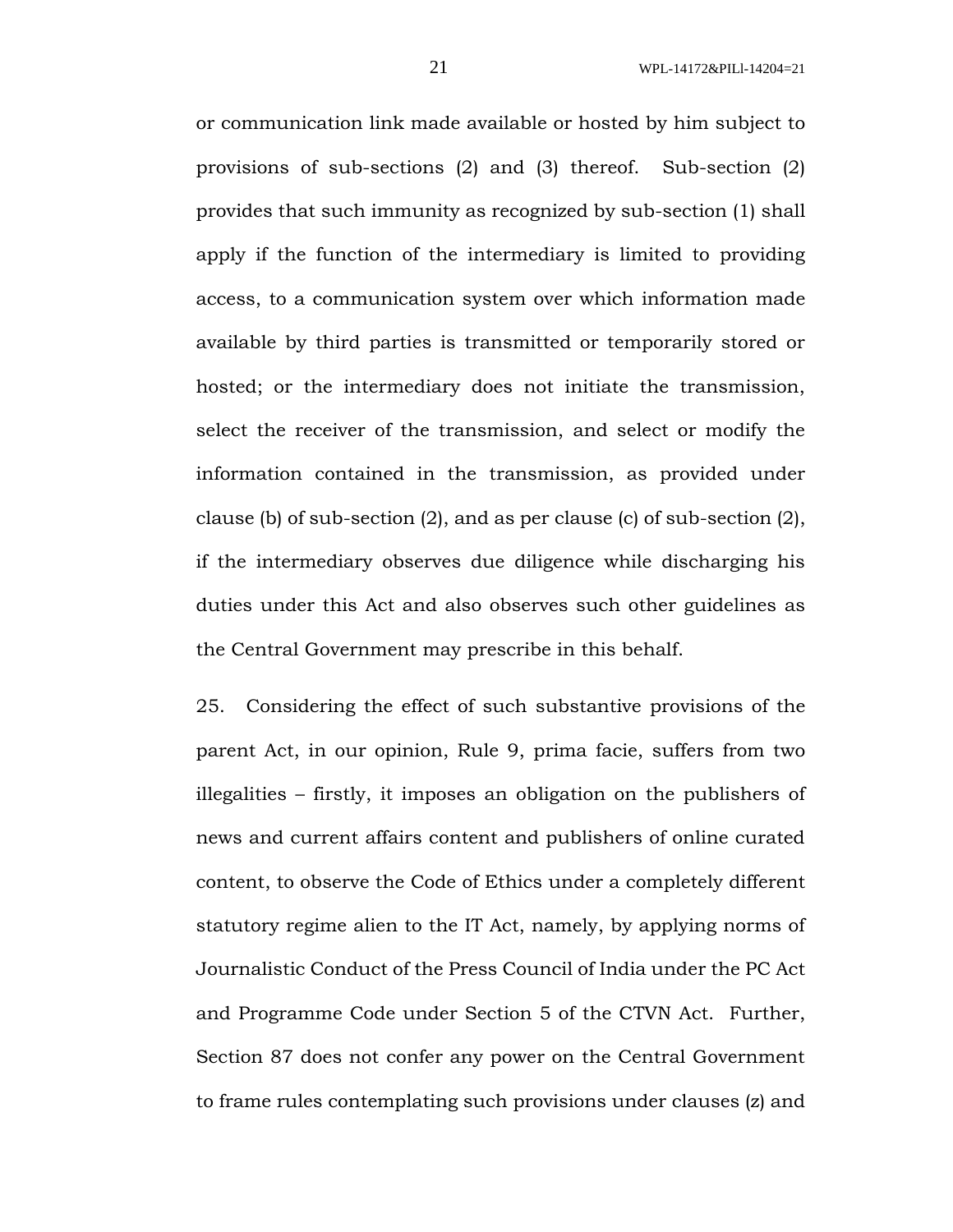(zg) of sub-section (2). Thus, it is difficult to accept the contention as urged by Mr. Singh that Rule 9 is intended to carry out the provisions of the IT Act. It cannot be overlooked that the two provisions referred to in the "Code of Ethics", namely, Norms of Journalistic Conduct of the Press Council of India under the PC Act and the Programme Code under Section 5 of the CTVN Act are under different statutory regimes occupying the field for the purposes of those two enactments. It is *prima facie* difficult to comprehend as to how such fields which stand occupied by independent legislations can be brought within the purview of the impugned rules and substantive action can be taken for their violation under the impugned rules.

26. Even otherwise, the IT Act does not seek to censor content on the internet, except to the extent mentioned in Section 69A thereof. The Norms of Journalistic Conduct, 2010 edition, of the Press Council of India (for short, the PCI) was placed before us. Its preface is written by Justice G.N. Ray, Chairman, PCI. It would be relevant to read the preface to understand why it was considered necessary to introduce a code of conduct for journalists and what are its contours. Relevant passages from the preface are set out below:

*" 'Journalism', the concrete form of this expression has grown in power over a period of time. The fundamental objective of journalism is to serve the people with news, views, comments*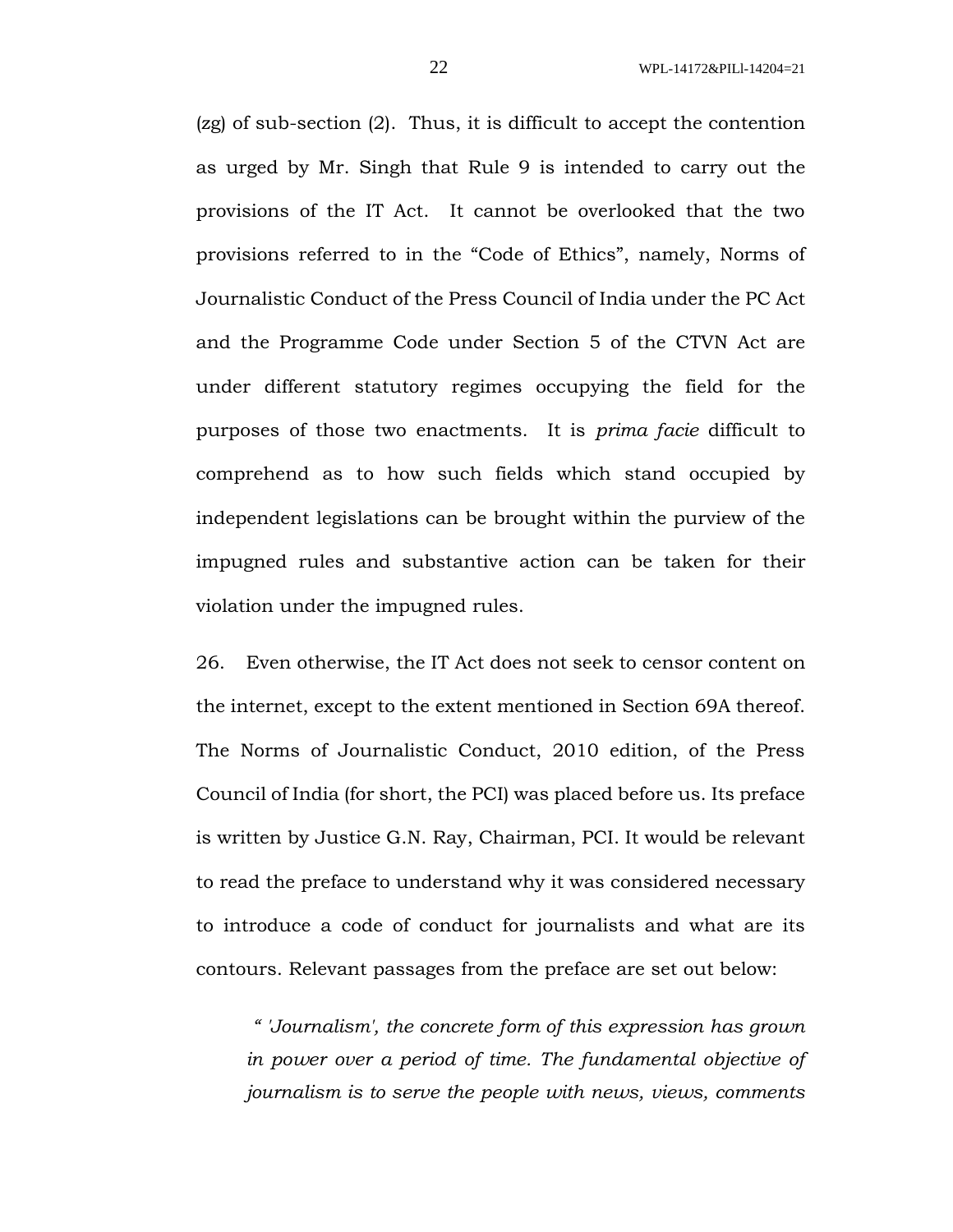*and information on matters of public interest in a fair, accurate, unbiased and decent manner and language. The media today does not remain satisfied as the Fourth Estate, it has assumed the foremost importance in society and governance. Such is the influence of media that it can make or unmake any individual, institution or any thought. So all pervasive and all-powerful is today its impact on the society. With so much power and strength, the media cannot loose sight of its privileges, duties and obligations.*

*However to enjoy these privileges, to this end, media is mandated to follow certain ethics in collecting and disseminating the information viz., ensuring authenticity of the news, use of restrained and socially acceptable language for ensuring objectivity and fairness in reporting and keeping in mind its cascading effect on the society and on the individuals and institutions concerned.* 

*The freedom of the press has to be preserved and protected not only from outside interference but equally from those within: An internal mechanism for adherence to guidelines is sought to be ensured through mechanisms such as 'letters to the editor', internal Ombudsman, Media Council of peers and Media Watch Groups which focus the wrongs committed by the media persons, journalists or the management.* 

*The mandate of the Press Council of India, as well as similar bodies across the world is to specifically promote the standards of the media by building up for it a code of conduct.*

*The sanction behind code of ethics is moral; the source of their motive-force is within the conscience of the media person concerned. The pronouncement and directions of the Council activate that conscience, and the principles articulated*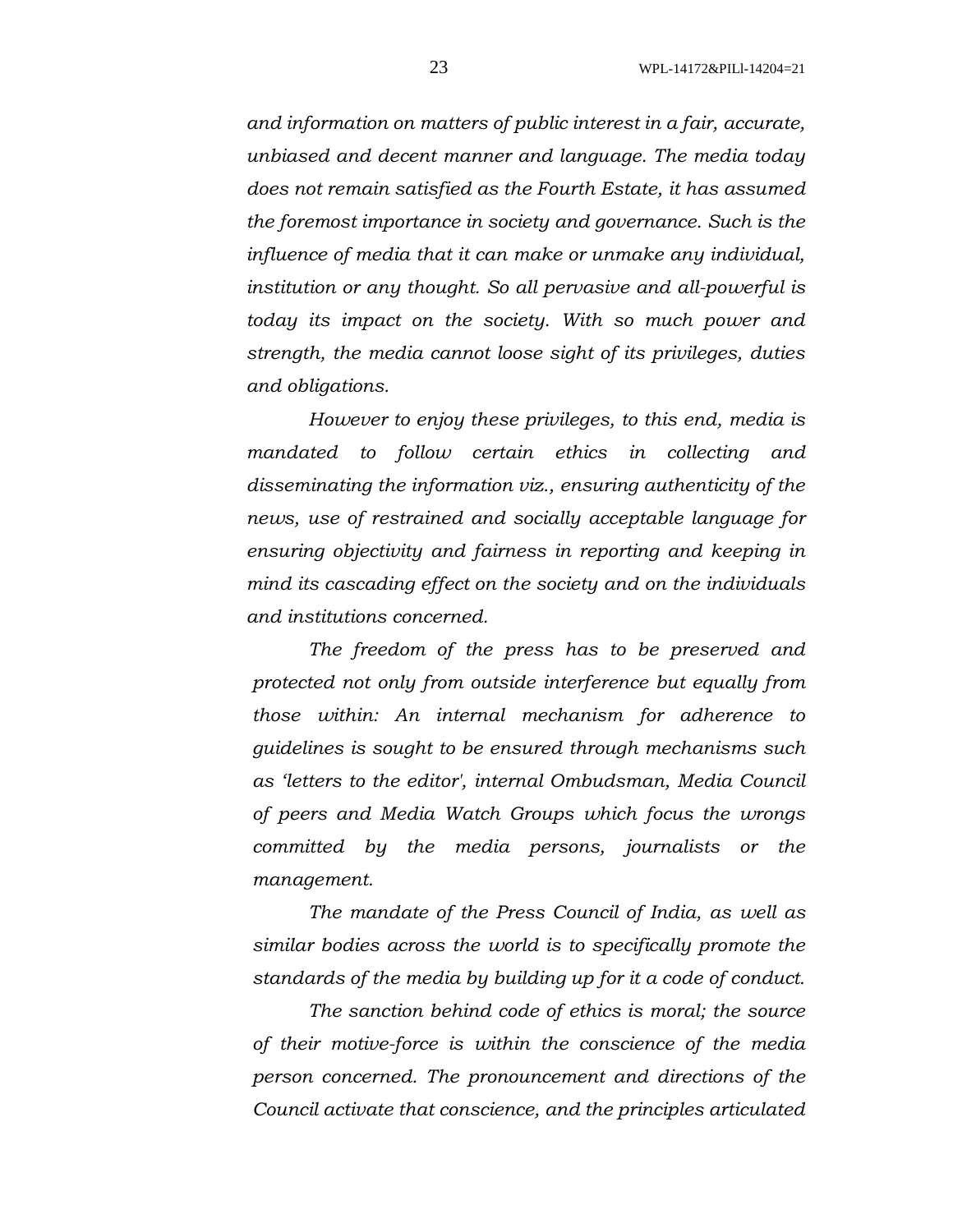*by it, act as lights that lead and guide the journalist along the path of ethical rectitude. Compiled in a compendium titled "Norms of Journalistic Conduct', they act as a reference guide in varying circumstances for the journalists.* 

*The Press Council of India has played a key role in maintaining public trust and confidence in the news media by promoting professional ethics, fairness, accuracy and balance. …………."*

27. Therefore, the Norms of Journalistic Conduct are the guidelines framed by the PCI laying down the standards of conduct which each journalist/editor/publisher ought to strive to maintain in the discharge of his/her duties as a member of the Press. The sanction behind the code, as is evident, is **moral** and **not** statutory. Even the PCI Act does not envisage anything more than to warn, admonish or censure the newspaper, the news agency, the editor or the journalist, or disapprove the conduct of the editor or the journalist, as the case may be, as action taken thereunder for nonadherence to the code of journalistic ethics. However, adherence and/or observance of moral standards in the code has been exalted to the status of a mandatory compliance. One who violates the code does so at his own peril and would expose himself/itself to more rigorous action than what the PCI Act envisages. It is, therefore, incomprehensible as to how by a subordinate legislation, contravention of such code laying down standards of moral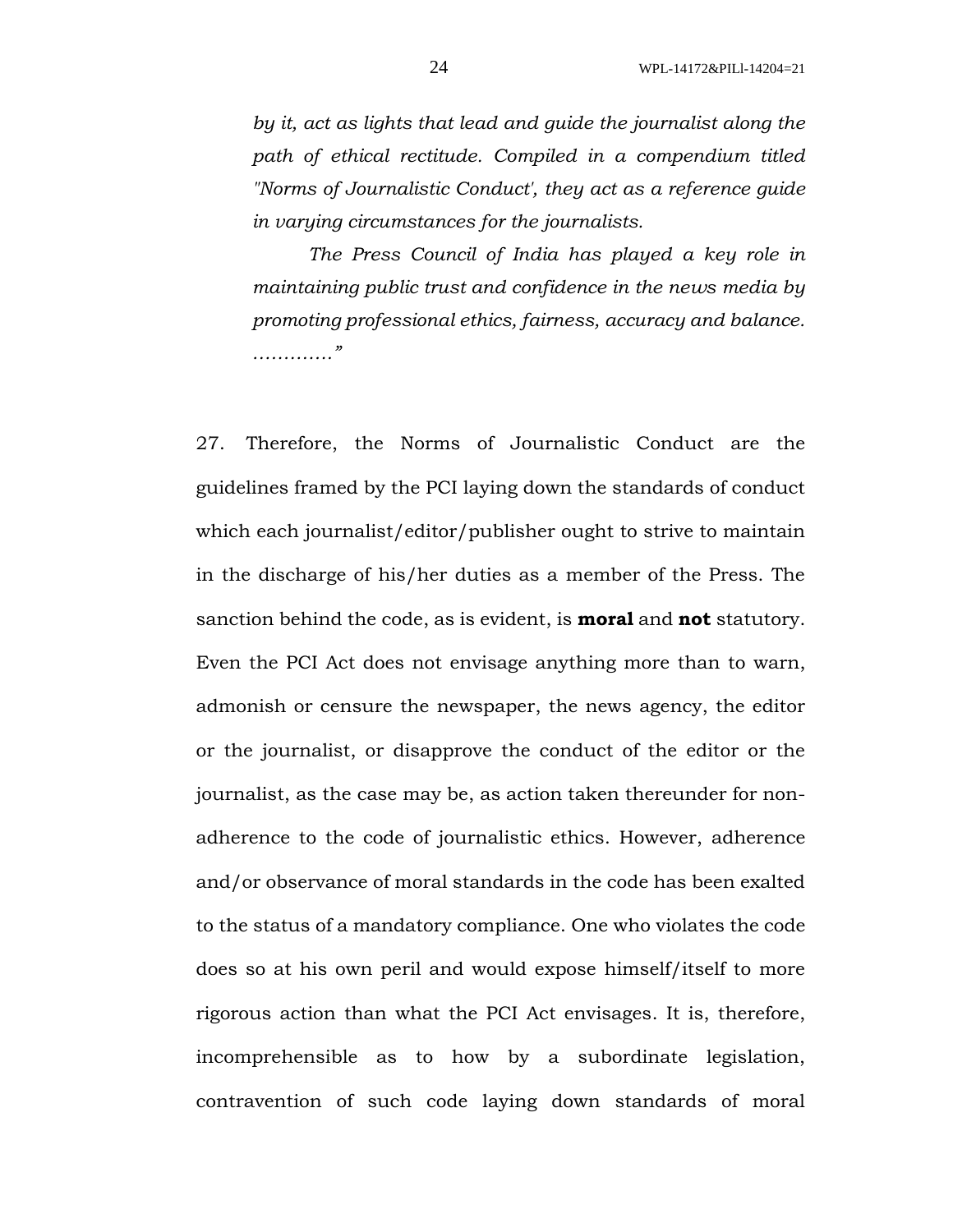behavior, could validly be made a ground for attracting action of the nature specified in Rule 14(5) of the 2021 Rules.

28. Also, the Programme Code under Rule 6 of the Cable Television Networks Rules, 1994 framed in terms of Section 5 read with Section 22(2)(b) of the CTVN Act is mainly intended to provide a framework for regulation of programme carried in the cable service. The various "do's" and "don'ts" of the Programme Code may be relevant for a programme carried in the cable service but *per se* cannot bind writers/editor/publishers of content on the internet to express views which may be against good taste or even may not be decent. If a writer/editor/publisher has to adhere to or observe the Programme Code in toto, he would necessarily be precluded from criticizing an individual in respect of his public life [see: Rule 6(1)(i)].

29. Dissent in democracy is vital. It is, however, the checks and balances that make a democracy work. There can be no two opinions that a healthy democracy is one which has developed on criticism and acceptance of contra views. Opinion based on criticism reinforces its acceptance in a democratic society. For proper administration of the State, it is healthy to invite criticism of all those who are in public service for the nation to have a structured growth but with the 2021 Rules in place, one would have to think twice before criticizing any such personality, even if the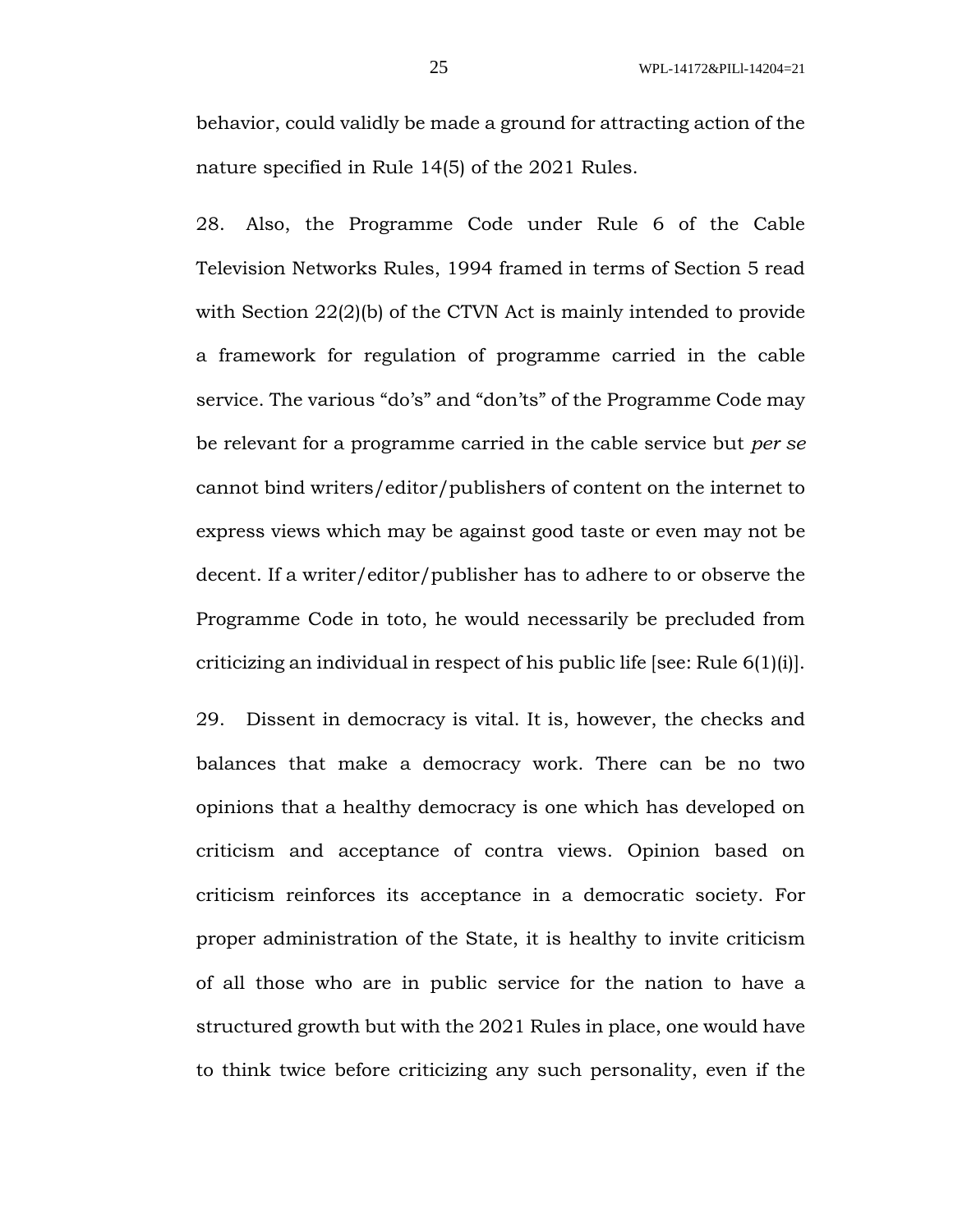writer/editor/publisher may have good reasons to do so without resorting to defamation and without inviting action under any other provision of law. Allowing the operation of the 2021 Rules in its form and substance to operate would result in the writer/editor/publisher standing the risk of being punished and sanctioned, should the inter-departmental committee be not in favour of criticism of any public figure. It is, therefore, quite possible that the writer/editor/publisher on contravention of the provisions of clause (1) of Rule 9 of 2021 Rules, but without even transgressing the boundaries set by clause (2) of Article 19 of the Constitution, may expose himself/itself to punishment/sanction under the 2021 Rules. The indeterminate and wide terms of the Rules bring about a chilling effect *qua* the right of freedom of speech and expression of writers/editors/publishers because they can be hauled up for anything if such committee so wishes. The 2021 Rules are, thus, manifestly unreasonable and go beyond the IT Act, its aims and provisions.

30. A democracy would thrive only if the people of India regulate their conduct in accordance with the preambular promise that they took while giving to themselves the Constitution. Liberty of thought is one of such promises. Exercising this liberty, expressions take shape. Should at least a part of Rule 9 of the 2021 Rules be not interdicted even at the interim stage, it would generate a pernicious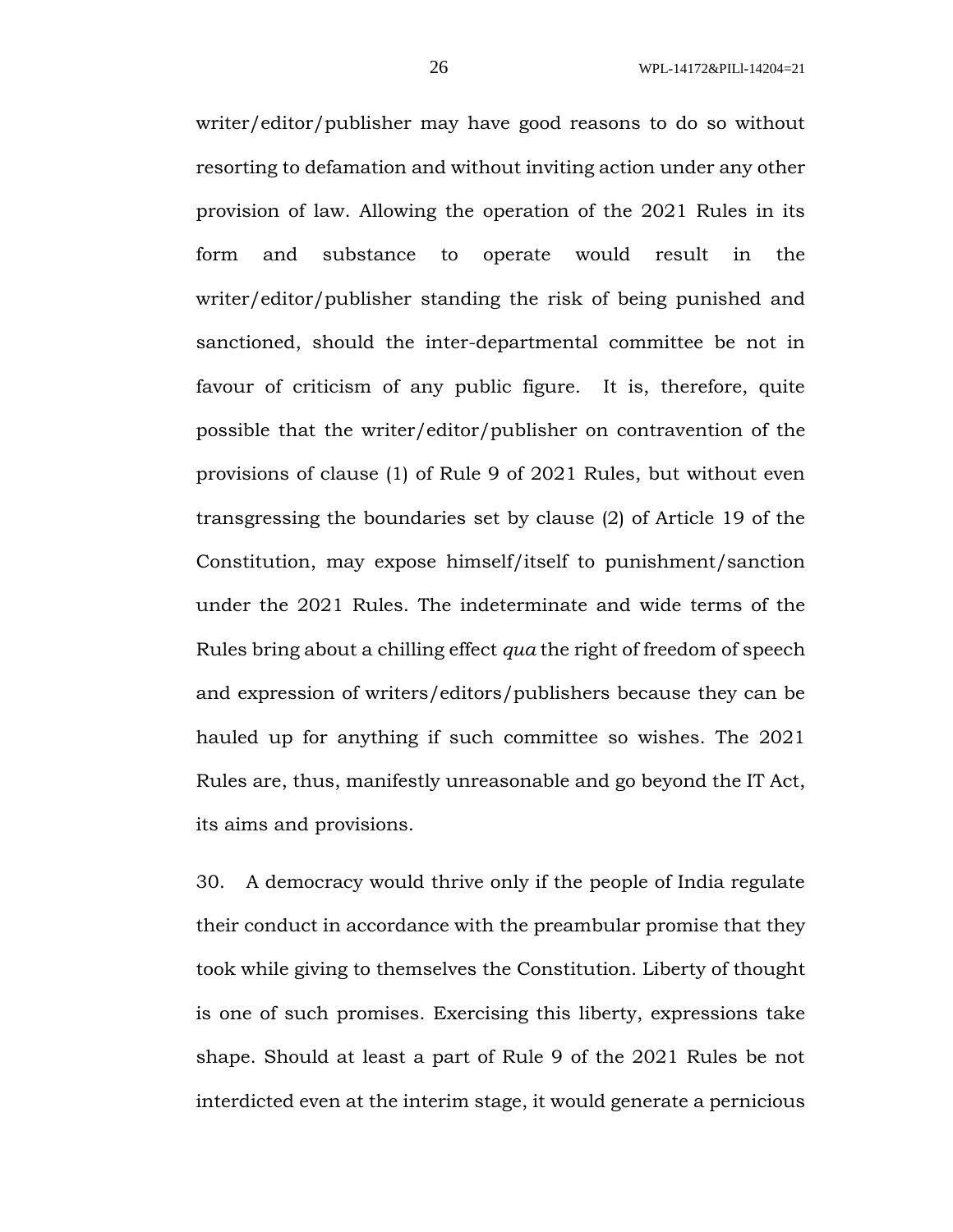effect. As it is, the constant fear of being hauled up for contravention of the Code of Ethics is a distinct possibility now. People would be starved of the liberty of thought and feel suffocated to exercise their right of freedom of speech and expression, if they are made to live in present times of content regulation on the internet with the Code of Ethics hanging over their head as the Sword of Damocles. This regime would run clearly contrary to the well-recognized Constitutional ethos and principles.

31. In our opinion, neither clause (z) nor clause (zg) of sub-section (2) of Section 87 under which the 2021 Rules are framed would confer any power on the Central Government to frame a provision in the nature of Rule 9. Thus, in our prima facie opinion, Rule 9 appears to be ultra vires the provisions of the IT Act being beyond the delegated power.

32. This apart, Rule 9 also prima facie appears to be infringing the constitutional guarantee of Freedom of Speech and Expression as conferred by Article 19(1)(a) in subjecting the publishers of news and current affairs content and publishers of online curated content subject to action under the statutory regime of the PC Act and the CTVN Act, which provides for an independent mechanism for any violation of the provisions of such legislation. We *prima facie* find much substance in the contentions as urged on behalf of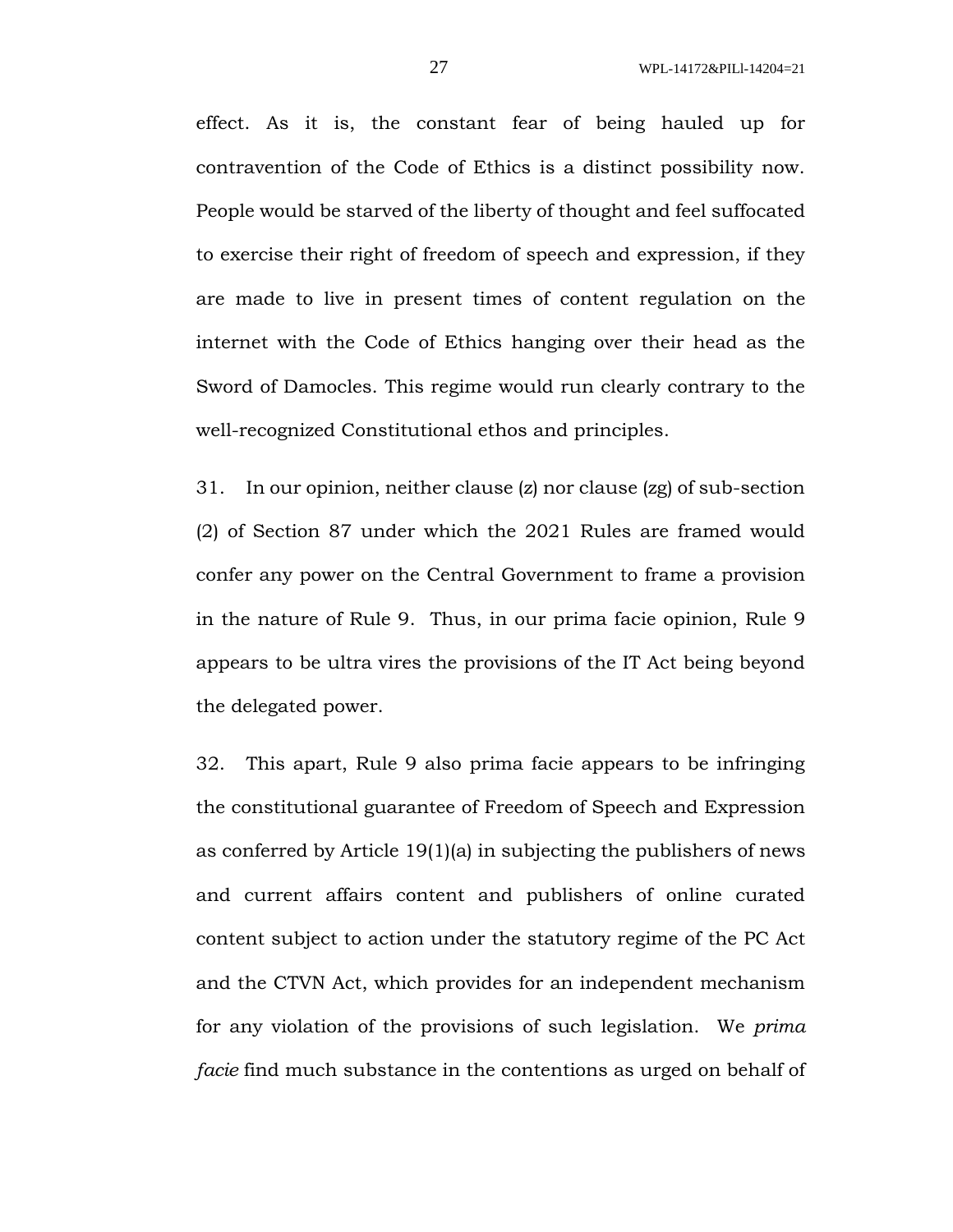the petitioner that such transgression of powers occupied by different legislations cannot be disrupted by a subordinate legislation.

33. Now the question is whether in the facts of present case, interim relief of a stay to Rule 9 ought not to be granted to the petitioner by accepting the contention of the respondents that the Court should consider the principle of presumption of constitutionality, till the provision is struck down. It is true that the first consideration of the Court would always be to preserve the statutory provision when its constitutionality is challenged. However, if there are exceptions and the Court finds that the provision is ex-facie ultra vires, unreasonable or illegal, it may strike it down. The law in this regard is no more *res integra*. In this context, we refer to the decision of the Supreme Court in State of Tamilnadu vs. P. Krishnamurthy *(supra)* referred by the respondents in paragraph 18 of the affidavit, which lays down that although there is a presumption in favour of constitutionality or validity of subordinate legislation, it is well recognized that a subordinate legislation can be challenged on the ground of lack of legislative competence to make the subordinate legislation, violation of fundamental rights guaranteed under the Constitution of India, violation of any provisions of the Constitution of India, failure to conform to the statute under which it is made or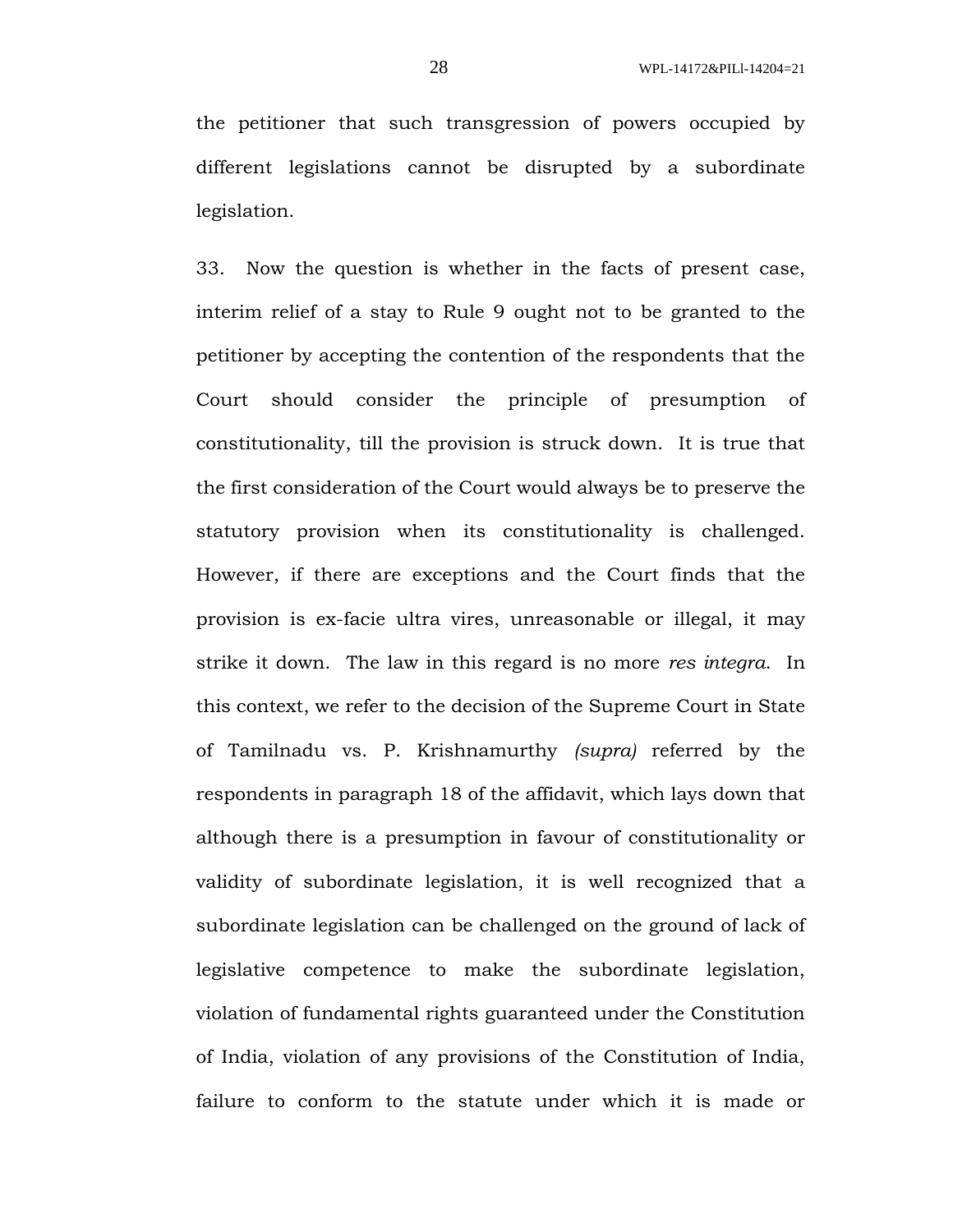exceeding the limits of authority conferred by the enabling enactment and on the ground of manifest arbitrariness/ unreasonableness. The Court has held that when the rules are directly inconsistent with a mandatory provision of the statute, then, the task of the Court is simple and easy. In our opinion, for the purpose of interim relief, the present challenge would be required to be regarded as an exception to the general rule of presumption in favour of constitutionality of Rule 9 inasmuch as for the above reasons, we are prima facie of the opinion that Rule 9 does not conform to the statute, namely, of the Information Technology Act as also it is an intrusion into the fundamental rights guaranteed under Article 19(1)(a) of the Constitution of the publishers.

34. In Bhavesh D. Parish & Others (supra), the Supreme Court was concerned with the validity of Section 9 of the Reserve Bank of India Act as amended by the Amendment Act,1997, assailed on the ground that the said provision is violative of Articles 14 and 19(1)(g) of the Constitution of India. The petitioners were carrying on business as Shroffs. Their contention was that the impugned provision brought about unreasonable restrictions on their rights to carry on their business by utilizing public deposits, as Section 45-S which was introduced had restrained the firms of or individual shroffs from accepting any deposit from the public for the purposes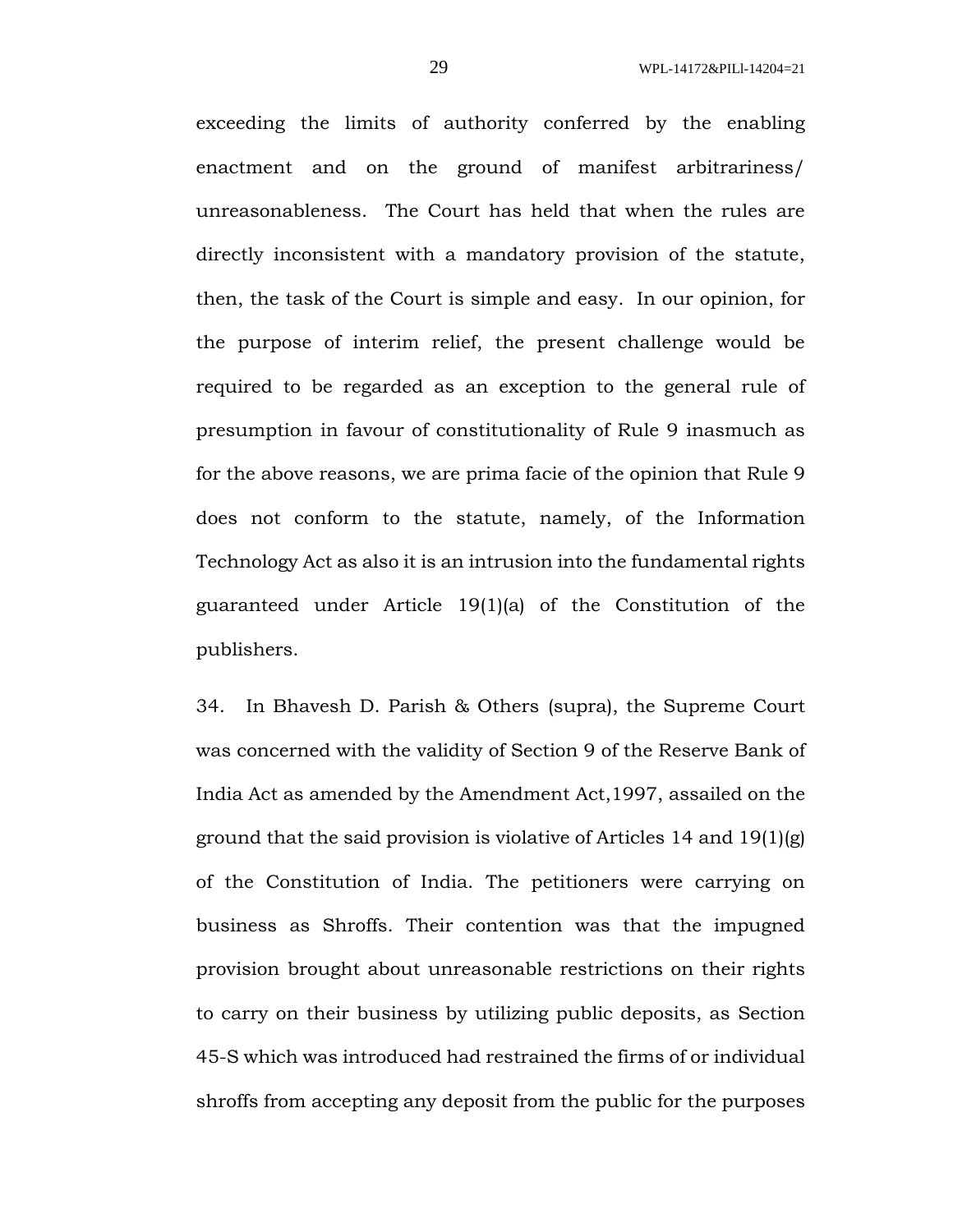of their business activities. The Court observed that such provision was introduced on certain background of complaints being received in regard to the old provision of Section 45-S of 1984, which showed that public confidence had been shattered beyond description and the fate of several depositors stood sealed. The Supreme Court observed that the RBI had not acted hastily before it was thought that the provisions are required to be amended. It is in this context, the Supreme Court in proceedings of an Article 32 petition, observed that while considering an application for stay of operation of a piece of legislation, and that too pertaining to economic reform or change, the Courts must bear in mind that unless the provision is manifestly unjust or glaringly unconstitutional, the courts must show judicial restraint in staying the applicability of the same, and the principle of presumption of the constitutional validity of any legislation, ought to be considered till the same is set- aside at the final hearing. In the present facts, this decision of the Supreme Court would certainly not assist Mr.Singh. In Health for Millions V/s Union of India (2014) 14 SCC 496, the Supreme Court has observed that the rules can be quashed if the same are found to be unconstitutional or ultra vires the provisions of the Act, however, the operation of the statutory provision cannot be stultified by granting an interim order except when the Court is fully convinced that the parts under enactment or the rules are ex facie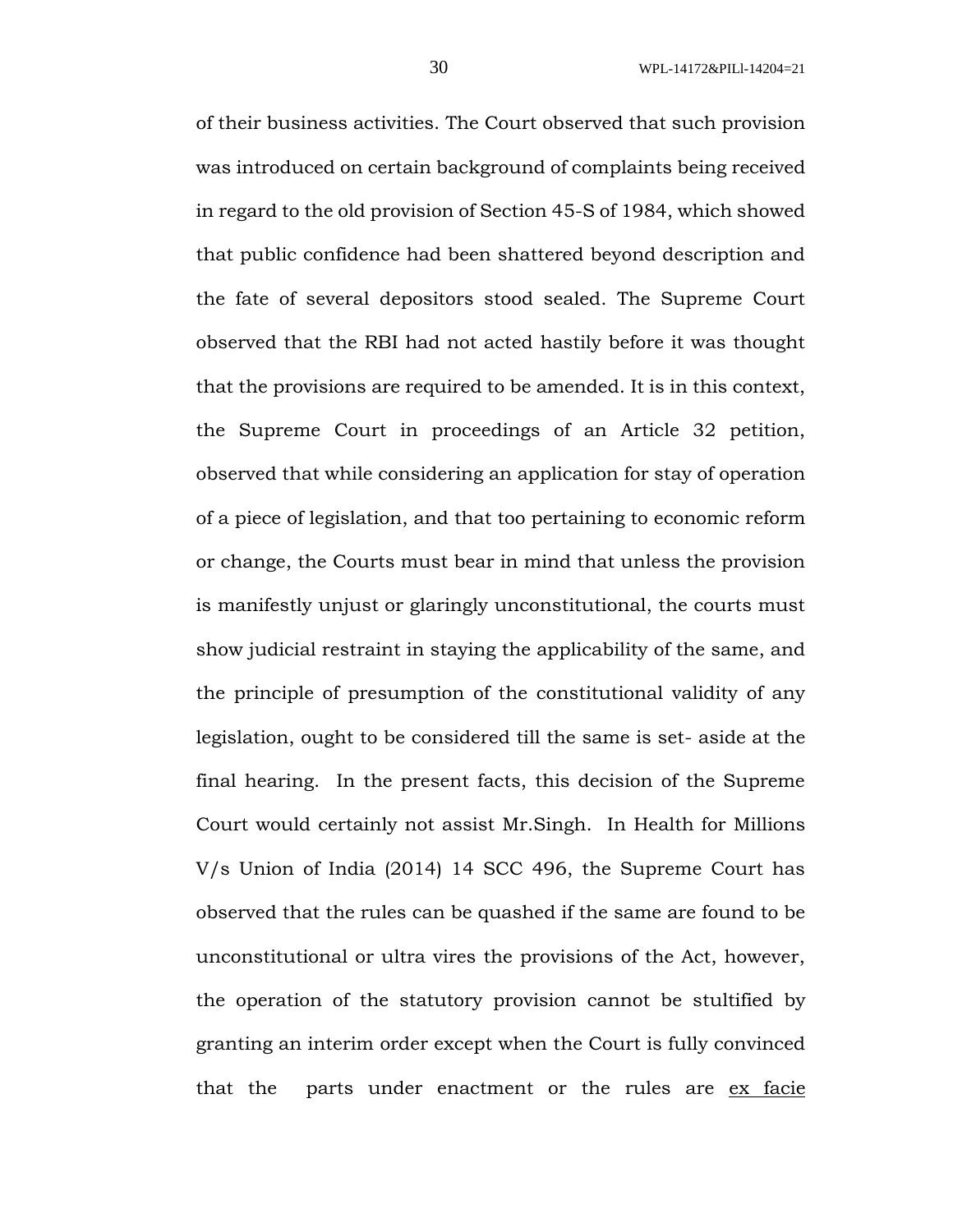unconstitutional and the factors like balance of convenience, irreparable injury and public interest are in favour of passing an interim order. (emphasis added)

35. We, however, do not propose to grant stay of Rule 7 of the 2001 Rules in the absence of clear satisfaction that the petitioner in the second petition, who is himself a journalist and has sufficient personal interest in the subject matter of the dispute, has not been able to satisfy us that he is an 'intermediary' within the meaning of Section 2(w) of the IT Act.

36. In State of Bihar vs. Rai Bahadur Hurdut Roy Moti Lal Jute Mills, (1960) 2 SCR 331, the Supreme Court held as follows:

"7. \*\*\* In cases where the vires of statutory provisions are challenged on constitutional grounds, it is essential that the material facts should first be clarified and ascertained with a view to determine whether the impugned statutory provisions are attracted; if they are, the constitutional challenge to their validity must be examined and decided. If, however, the facts admitted or proved do not attract the impugned provisions there is no occasion to decide the issue about the vires of the said provisions. Any decision on the said question would in such a case be purely academic. Courts are and should be reluctant to decide constitutional points merely as matters of academic importance."

From the pleadings in the second writ petition, we have not found

a case having been set up for stay of Rule 7.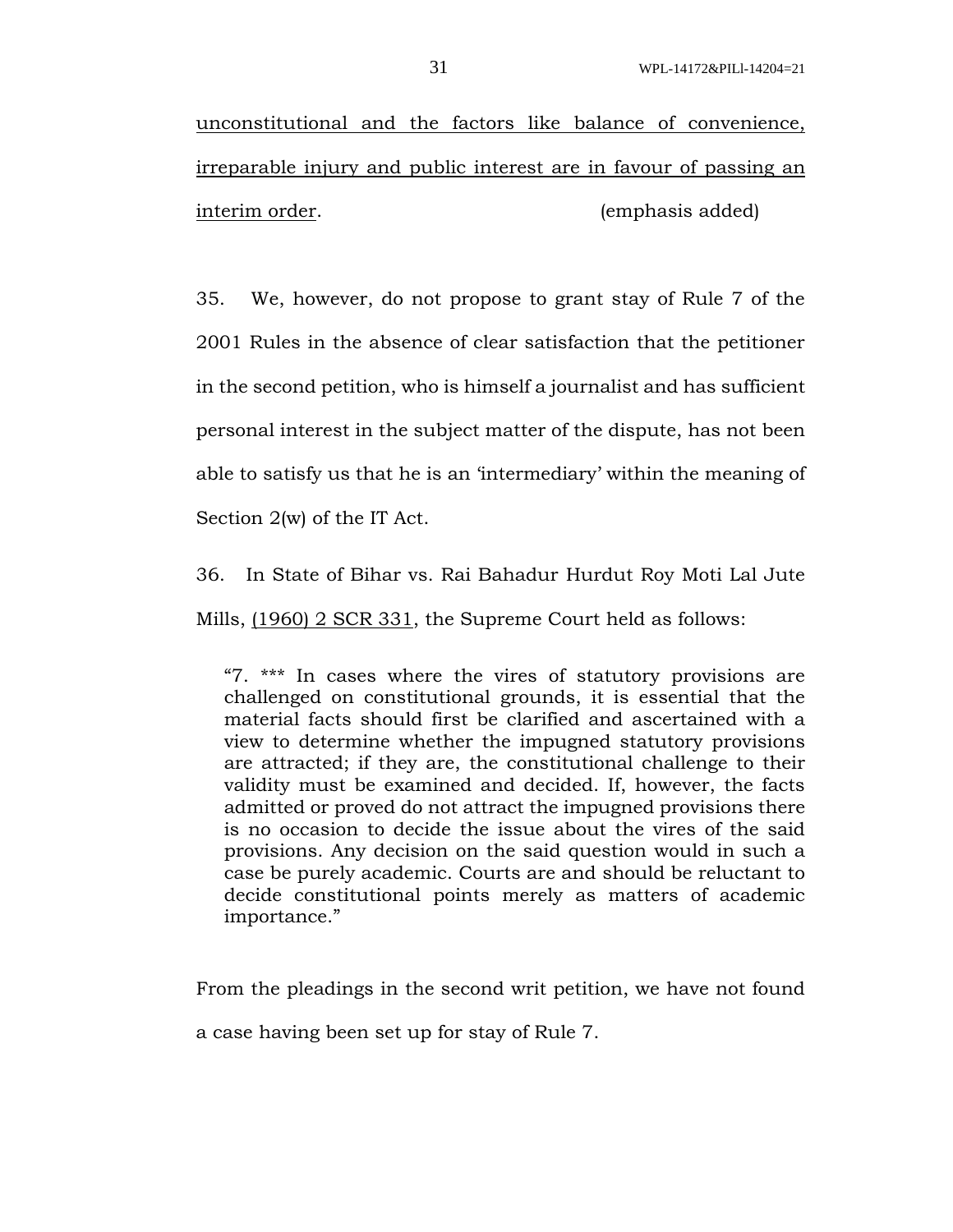36. We may also note that although on behalf of the parties, other decisions are cited, and the principles of law as laid down in such decisions being well settled, we have found it appropriate not to burden the order by referring to such decisions, suffice it to observe that we have only referred to the relevant decisions considering our interim conclusion.

37. For the above reasons, as an interim relief on the petitions, we direct stay of operation of sub-rules (1) and (3) of Rule 9 of the 2021 Rules. Ordered accordingly.

38. We issue '**Rule**' on both the petitions. Respondents waive service.

39. Let the respondents file their reply affidavits within a period of three weeks from today. Rejoinder thereto, if any, may be filed by two weeks thereafter.

40. Stand over to September 27, 2021 for final hearing.

41. Before parting, we may observe that we had adjourned these proceedings on earlier occasions on the ground that the Union of India had filed a transfer petition before the Supreme Court. As informed to us by Mr.Singh and recorded by us in our earlier orders, the Transfer petitions could not be listed before the Supreme Court. Mr.Singh had hence prayed that the Union of India